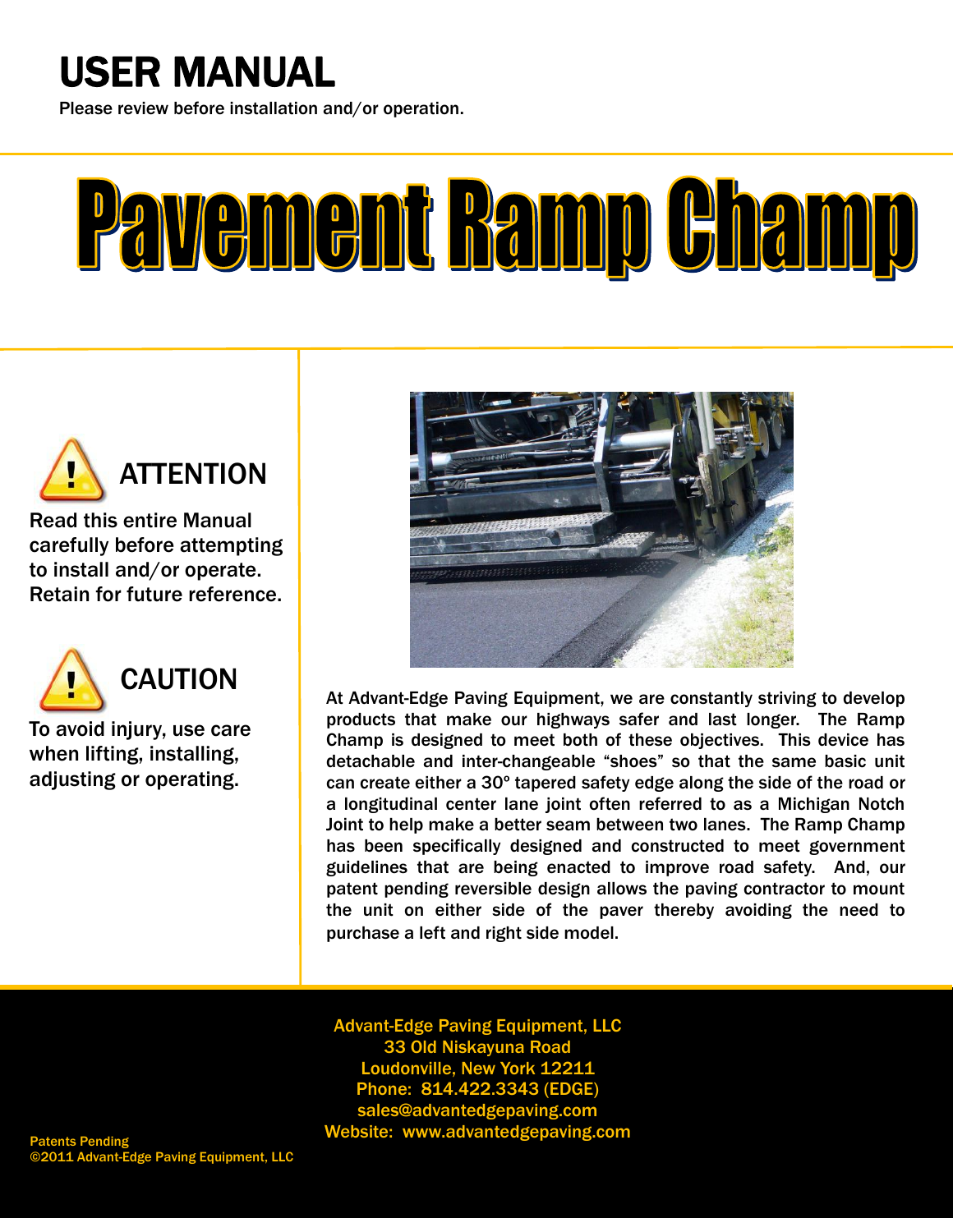## TABLE OF CONTENTS

| Section 1        |  |
|------------------|--|
| <b>Section 2</b> |  |
| <b>Section 3</b> |  |
| <b>Section 4</b> |  |
| Section 5        |  |
| <b>Section 6</b> |  |
| <b>Section 7</b> |  |
| <b>Section 8</b> |  |
| <b>Section 9</b> |  |
| Section 10       |  |
| Section 11       |  |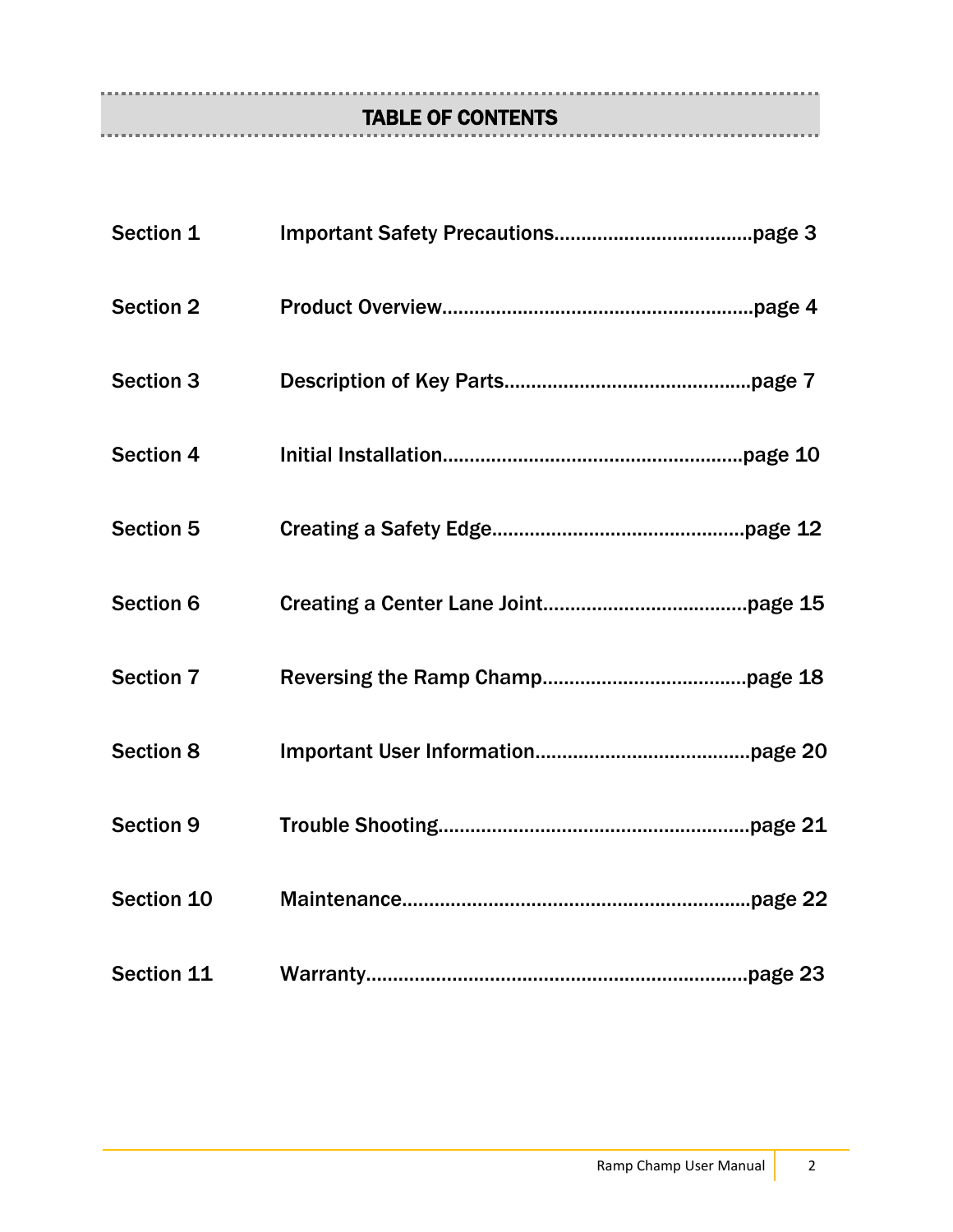### 1 IMPORTANT SAFETY PRECAUTIONS

- Please read the entire operating manual before installation or operation of this unit.
- Use only according to directions in this user manual or other officially published documents of Advant-Edge Paving Equipment, LLC. This unit is designed to be mounted on the screed or screed extension of paving machines and is intended for asphalt only.
- The Ramp Champ is HEAVY! To avoid injury, use care when lifting, installing or removing. It is recommended that appropriate work gloves be worn when installing, handling and using the Ramp Champ.
- Do not attempt to take apart, repair, modify or otherwise disassemble the Ramp Champ as it will void the warranty and can cause harm to the operator and others if not done correctly. If you are experiencing a problem, call Technical Support at 814- 422-3343 (EDGE).
- Always be sure that appropriately trained and qualified personnel are employed to install and operate the product. Also be sure that appropriate tools and procedures are followed at all times.
- During periods when the Ramp Champ is not in use, it is recommended that the holes in the screed (which were created for mounting) be filled (say with a spare bolt or screw) so as to keep them clean.
- WARNING! DO NOT DRAW THE SCREED EXTENSION TOO CLOSE TO THE MAIN SCREED. During paving, the Ramp Champ could be exposed to contact with the cross feed auger and auger shaft if the screed extension is drawn in too close to the main screed. Severe damage could occur to both the cross feed auger and the Ramp Champ if they come in contact.
- WARNING! RAISE THE FORMING BOX TO ITS UPPER MOST POSITION WHEN NOT PAVING AND/OR WHEN MOVING THE PAVER BETWEEN LOCATIONS. When paving is completed in a given direction and the paver is to be moved to a new location before paving again, the Ramp Champ should be raised to its uppermost position so that its forming edge is at a height above that of the screed.
- WARNING! IT MAY BE NECESSARY TO UNBOLT THE RAMP CHAMP PRIOR TO TRANSPORTING PAVER. When transporting the paving machine requires the screed extension to be retracted, it may be necessary on some paving machines to unbolt the Ramp Champ from the screed for transportation. Failure to do so will result in damage to the Ramp Champ and the paving machine.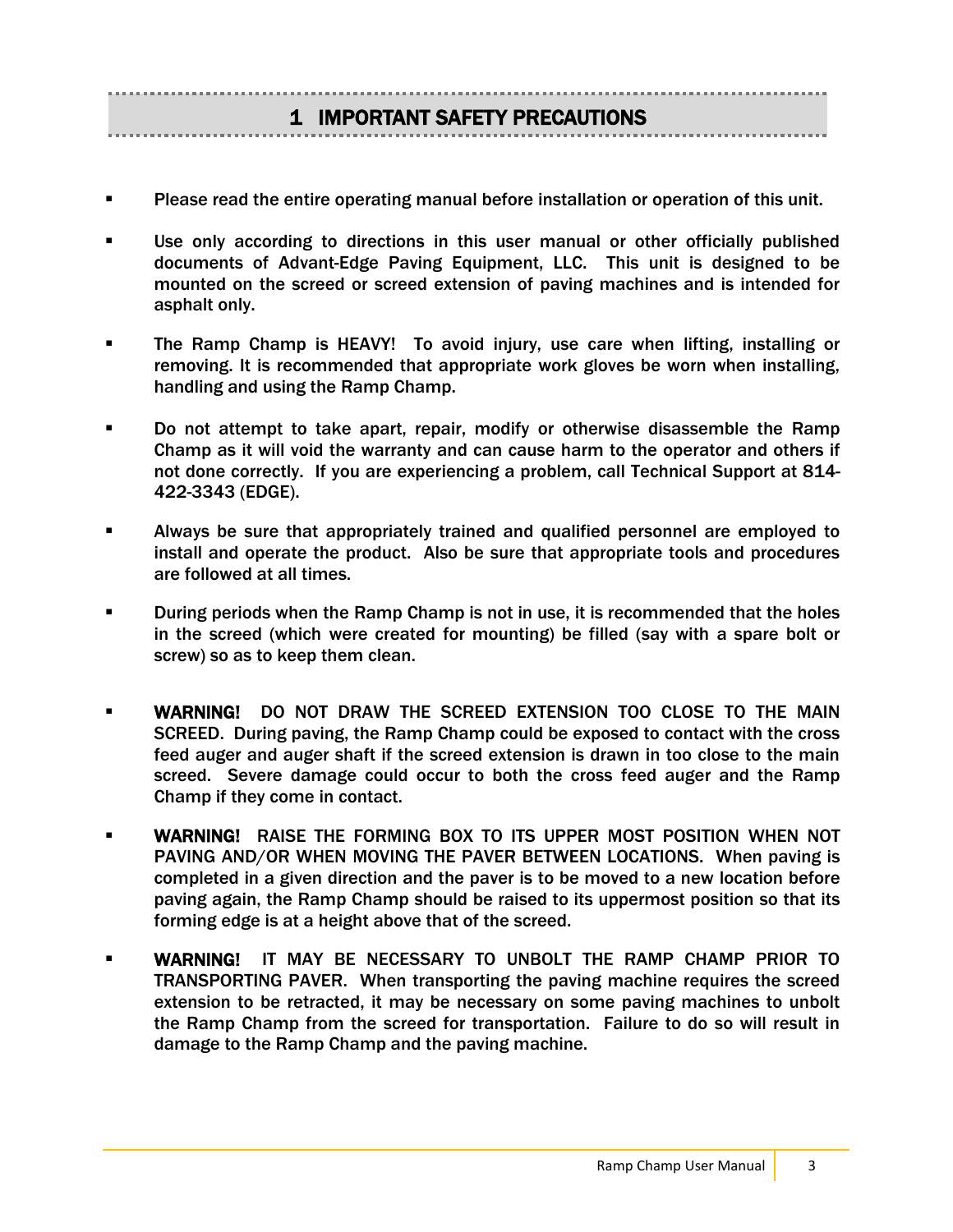## 2. PRODUCT OVERVIEW

Technical innovation has led to our new, next generation product: the Ramp Champ. It is capable of producing a variety of road edge profiles that meet the requirements of two different paving challenges:



Paving road with safety edge

- 1. The tapered 30º safety edge is designed to make our highways safer by reducing the number of "run-off" accidents.
- 2. The longitudinal center lane joint enables paving crews to create an edge somewhat akin to the "Michigan Notch Wedge Joint" to be used when paving the first of two adjacent highway lanes. This edge will enable the second lane to "bind" with the first lane thereby creating a stronger and longer lasting seam.



Right side oriented Ramp Champ Left side oriented Ramp Champ

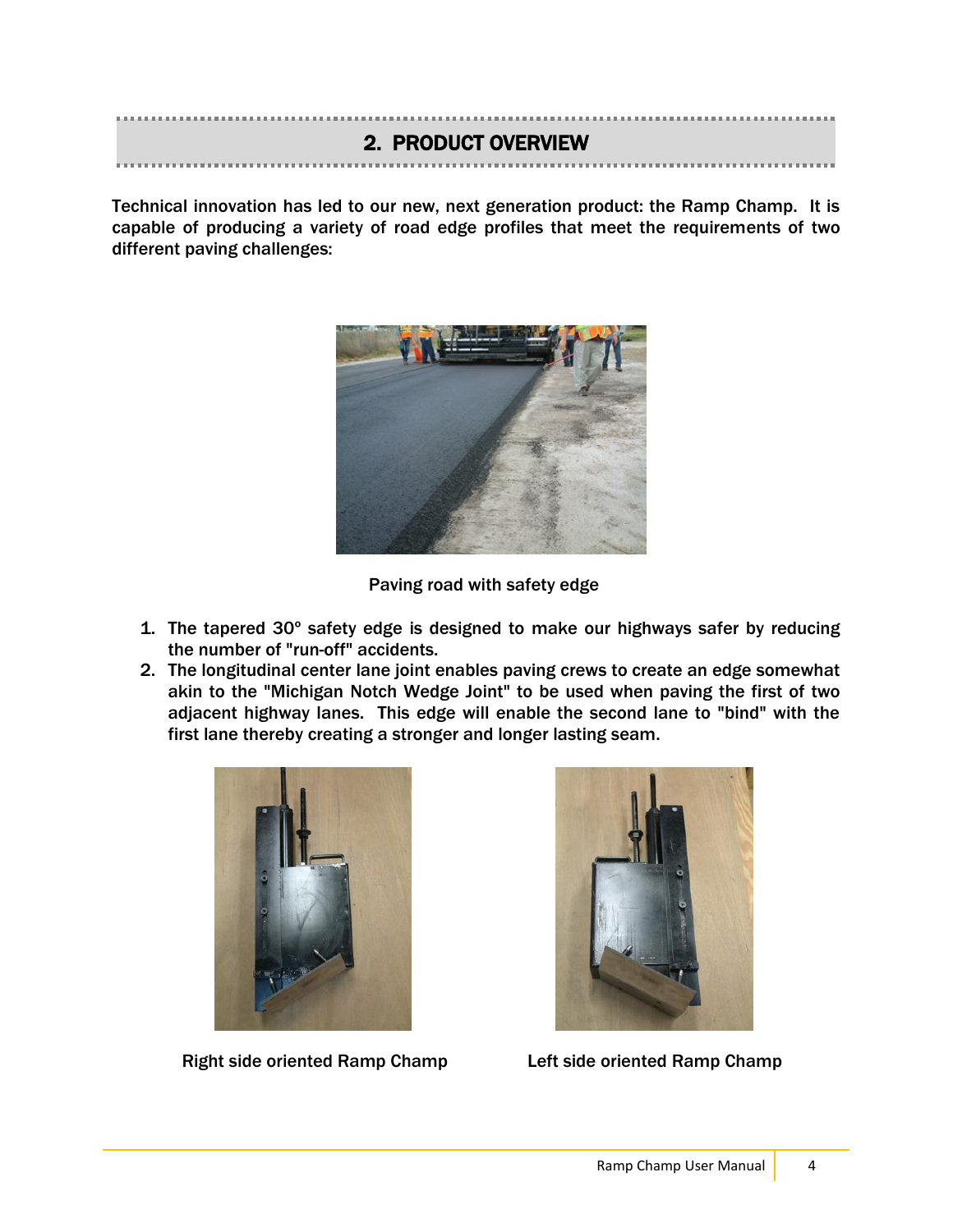The Ramp Champ is reversible there is no need to purchase a left side and right side model as is the case with our competitors. With Advant-Edge Paving Equipment, it is buy one and it will perform on both sides of the paving machine.

Our units are designed to automatically follow the shoulder elevation. When paving begins, the unit is set to the correct (or lowest) level shoulder height. As the paver moves forward, the Ramp Champ shoe will rotate up (or flatten out the slope of the edge) when it encounters higher shoulder levels (say for driveways). When the shoulder level returns to its normal level, the shoe will automatically rotate back to its original slope and height setting.

As of today, the state and federal specifications being written for safety edges are aimed at creating a 30º slope. In some cases it may be advantageous to create a slightly flatter slope that takes into account a rolling pattern that later tends to increase the slope angle by several degrees. To a large extent creating an edge of 30º after rolling is as much art as science, but the Ramp Champ provides the operator with the flexibility to control the final slope angle. The slope setting of this unit may be changed in the field and set in a range from 5º to 30º.

The Ramp Champ is fitted with shoes that create the desired edge profile. The shoes are detachable by the operator so a Ramp Champ being used as a safety edge maker can be transformed quickly into a longitudinal center lane joint maker.

The safety edge shoe, has two forming surfaces. The leading surface is at an angle to the direction of travel and "funnels" the asphalt to aid compaction. The trailing surface is in line with the direction of travel. It acts as a trowel to smooth the surface and also as the surface which transmits the radial force thereby increasing compaction of the edge. The Safety Edge Shoe is designed to create an edge up to a maximum vertical drop of approximately 5".



The longitudinal center lane joint shoe is slightly more complex. It creates a profile similar to what is commonly referred to as a "Michigan Notch Wedge Joint." It has an upper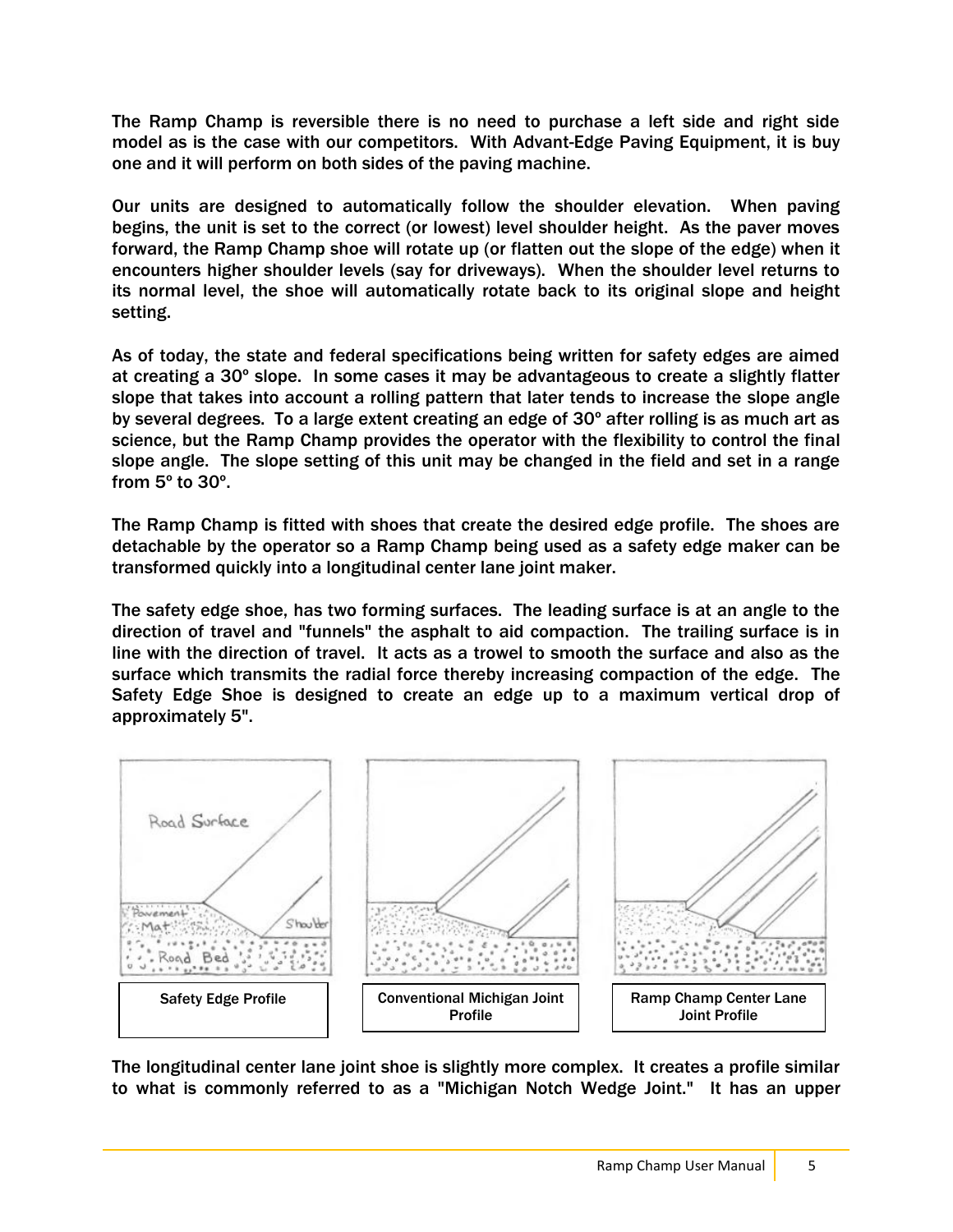vertical face where the edge meets the pavement mat surface, a tapered face (with an added groove in it to enhance seam binding), and a lower vertical face to provide sufficient material for structural integrity near the road bed. This shoe performs in a similar manner to the safety edge shoe in that they each utilize both compaction surfaces and trowel/radial force surfaces to enhance compaction. The Center Lane Joint Shoe is designed to accommodate pavement surface heights above the adjacent unpaved lane of 1" to 5". A note, although the Ramp Champ is reversible, the Center Lane Joint Shoe is not. The operator must purchase a left and right shoe to create center lane joints on either side of the paving machine.

### Achieving Desired Results of a 30º Tapered Safety Edge

The Ramp Champ has been professionally designed and constructed to create a tapered safety edge slope of  $5^{\circ}$  to  $30^{\circ}$  (+/-1°) at the road shoulder. The slope can be adjusted in the field and set as desired by the operator. Please note that this slope angle is measured relative to the pavement mat which is normally different from true horizontal. Our company recognizes that no two road paving field conditions are identical and that various factors can create results that differ from the desired 30º target. Thus the value of being able to adjust the slope angle can be of great value in achieving the desired target.

ACHIEVING THE TARGETED 30º ANGLE MAY BE DEPENDENT UPON A NUMBER OF FACTORS. THE FOLLOWING IMPORTANT OPERATING RULES WILL HELP TO ENSURE THE OPTIMAL ANGLE IS ACHIEVED:

- Unit is properly mounted and adjusted to the appropriate height (See Sections 4 "Installation" and 5 "Operation").
- The temperature of the mix and the length of time before the first pass of the roller takes place can alter the slope angle. Softer, hotter mixes will tend to "push the asphalt out" and thereby create a steeper tapered angle. In this event the operator may wish to set the initial formation slope to say 25º as an example so that after rolling the slope will be the targeted 30º.
- Please remember that the 30º edge angle is relative to the slope of the pavement mat and not true horizontal.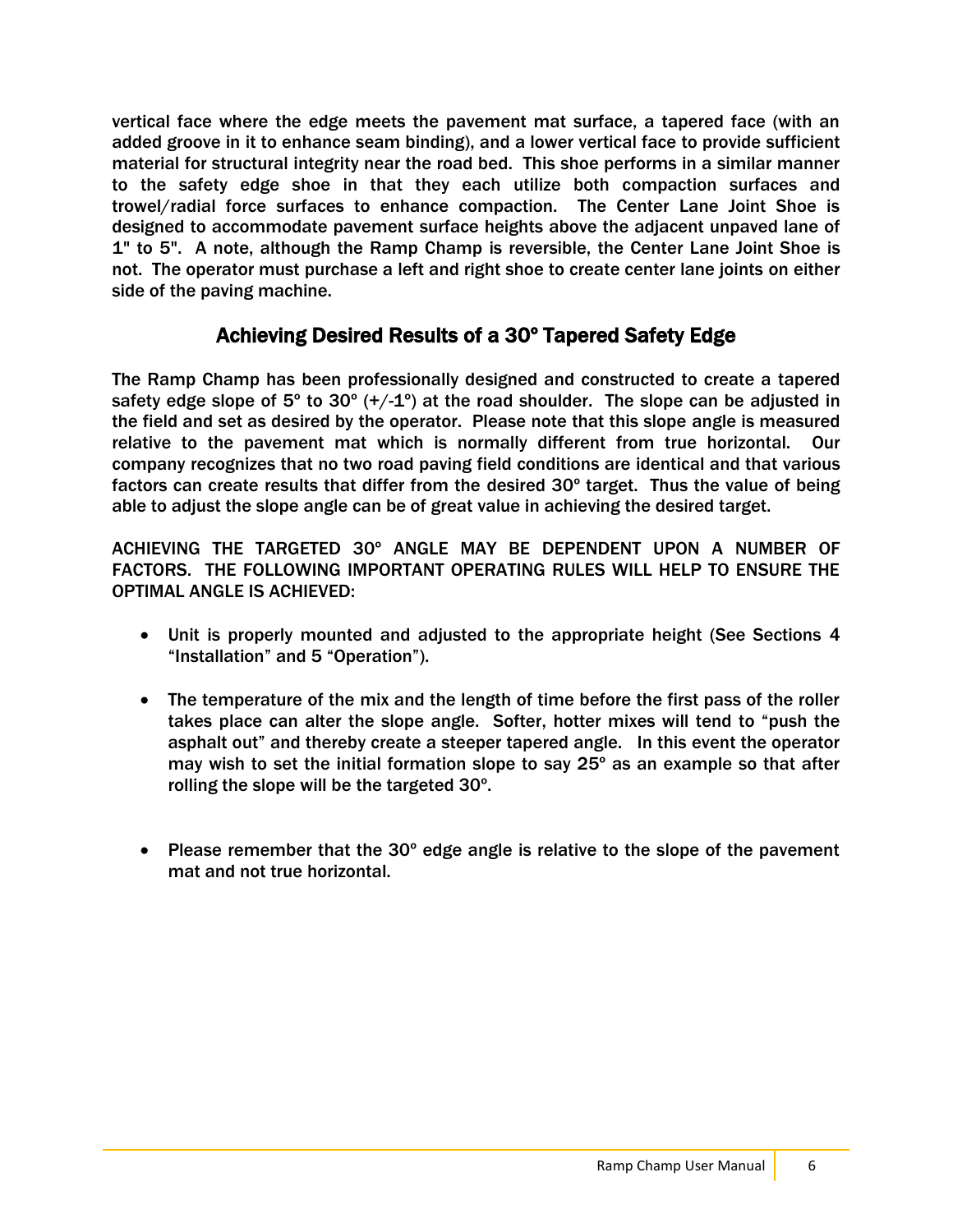### 3. DESCRIPTION OF KEY PARTS

Carefully unpack the shipping container and inspect the contents. You should find a fully assembled Ramp Champ with the Shoe that you ordered. Also in the shipping container is a full set of mounting hardware consisting of: two  $(2)$  1/2-13 bolts, two  $(2)$  lock washers, four (4) regular washers and two (2)  $\frac{1}{2}$  -13 nuts.

The Ramp Champ consists of six major components: the Mounting Plate, the Box, the Wedge, the Radial Force Cylinder, a Shoe and a Flap. Our product is built to be used by the road paving construction industry. Nearly all surfaces are made of  $\frac{1}{4}$  steel remaining components such as the springs are made of the stainless steel and/or casted construction grade steel. Our threaded rod is ACME so that it can withstand the stress under paving operations and will withstand dirt and asphalt materials in which it may contact.



The Mounting Plate remains fixed and bolted to the screed thereby providing a foundation for the Ramp Champ to perform its functions. Mounting Slots are used when attaching the Mounting Plate to the screed extension of the paver. ½" bolts, washers, lock washers and nuts are provided to mount the unit. Guide Rails on the Mounting Plate prevent the Box from moving (or swinging) out of position. It is intended to make sure the Box maintains a vertical orientation and thus capable of creating consistent slope angles. The lower part of the Guide Rails are notched out so that the Center Lane Joint Shoe (when used) does not bind on the device. Note: this Mounting Plate has been designed to attach easily to most conventional screeds by simply drilling or tapping two holes in the screed or screed extension.

The Box slides up and down vertically between the guide rails of the Mounting Plate. Its height relative to the Mounting Plate or screed is controlled by turning the Height Adjustment Screw. There is a Cotter Pin on the Height Adjustment Screw. Removal of the Cotter Pin is necessary to detach the Box from the Mounting Plate. The Cover Plate on the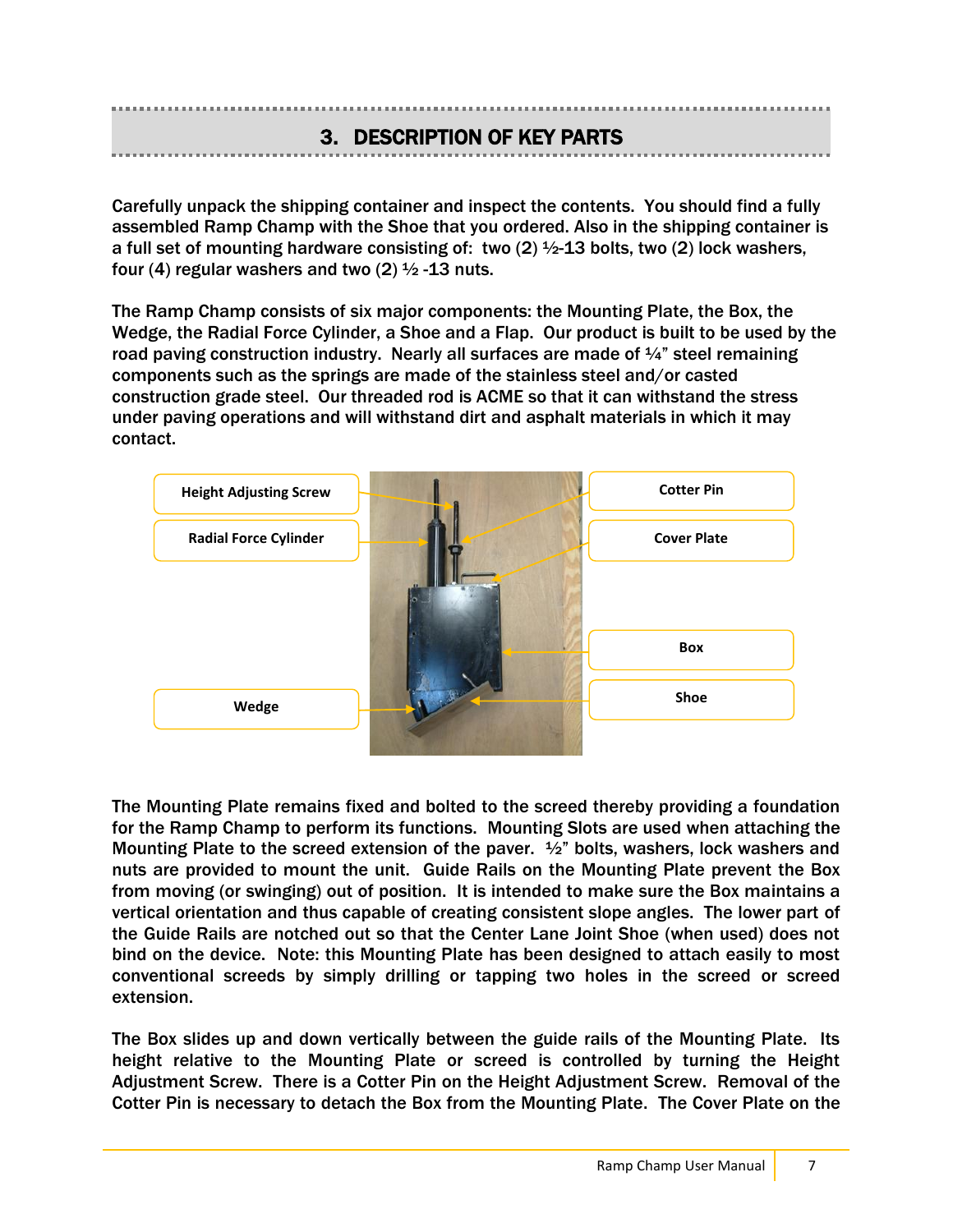top of the Box protects the inner adjustment elements of the Box from dirt and asphalt. Inside the Box, just under the Cover Plate is a Slope Set Screw which can be used to set the maximum slope angle that the safety edge will create.

The Wedge which is located on the bottom of the Box is designed to rotate (or flatten out) so that 1) different slope angles can be formed and 2) it can follow changes in the elevation of the adjacent road shoulder. On the bottom face of the Wedge are four tapped holes which are used to attach the Shoes.

The Radial Force Cylinder produces downward and inward force (radial) on the Shoe which is one of our products unique features. The orientation of this force creates a more compact and stronger edge/joint. The amount of radial force applied to the Shoe can be controlled by turning the Spring Compression Screw.





Safety Edge Shoe **Longitudinal Center Lane Joint Shoe** 

The Shoe, depending upon the profile chosen, produces either a tapered safety edge along the side of the road or a longitudinal center lane joint. The Shoe is attached to the bottom of the Wedge with screws and lock washers.



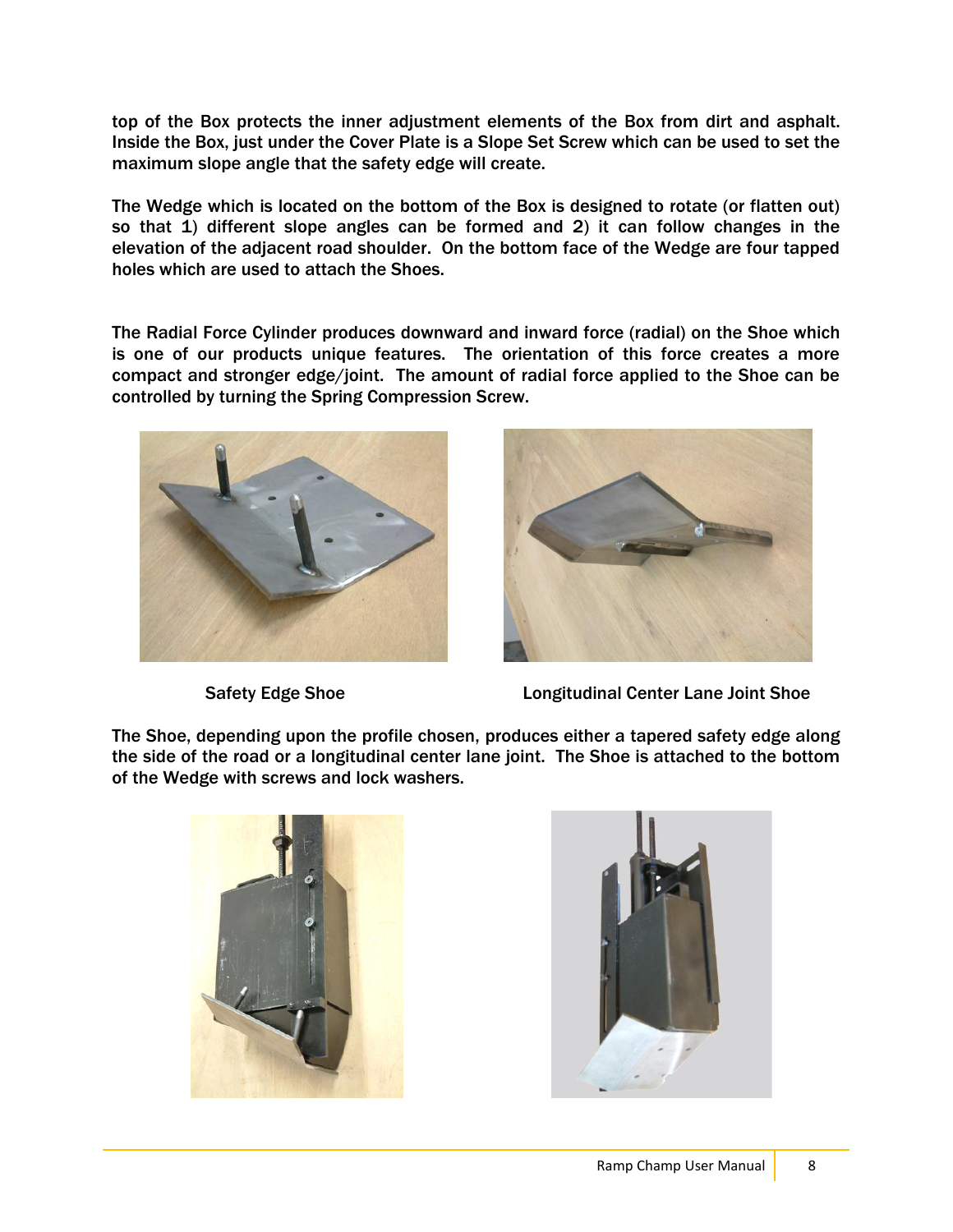The Flap limits the amount of excess asphalt that may "seep" between the end gate and the Wedge. It is attached to the Box and can slide up and down along an axis defined by the Flap Pins. It is held in place during operation by the Flap Spring. Please Note: The Flap is not required to create a strong quality edge. It only limits the amount of excess asphalt left near the finished edge or joint on the shoulder. The Flap will be most useful when creating safety edges of 20º to 30º. When creating center lane joints (with a vertical drop of 3" or less) or when creating relatively flat safety edge slopes, the amount of excess asphalt seepage will be small either with or without the Flap.

The Flap contains a Flap Bar which makes contact with "push rods" that extend from the Shoe as shown above. These elements of design were included to prevent the Flap from binding when the Shoe pivots up and down.

The Flap also has a series of notches or grooves on its side. These are used to provide the operator with an estimate of the safety edge slope angle being created during the paving operation. Each notch represents a 5 degree change in the tapered slope being created.



**Box**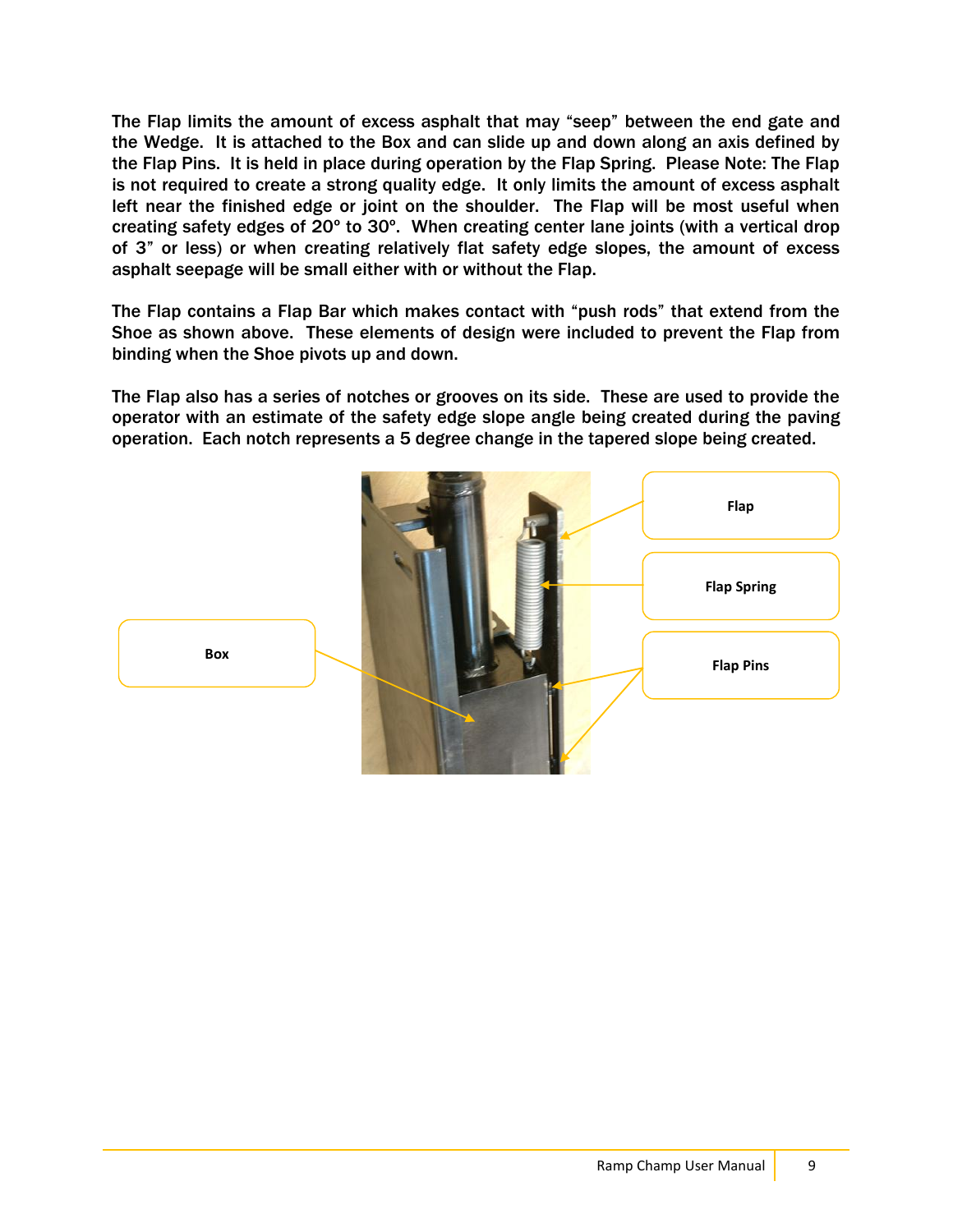### 4. INITIAL INSTALLATION

The Ramp Champ is normally shipped with only one end of the Flap Spring attached. As a first step upon unpacking the unit we suggest that you attach the other end. Many times this is easily done by stretching the spring slightly and looping it through the clevis pins at both ends as shown in the picture in the previous section. If this method proves to be difficult, we suggest that you unscrew the Flap Pins, then attach the Flap Spring. Then move the Flap into position and reattach the Flap Pins.

Two holes must be made in the screed extension to mount the Ramp Champ to the Paver. Once these holes are made, the Ramp Champ unit will be easily attachable and detachable from the paving machine as needed. In most cases, the tools required are: a drill, a center tap, a small (metal) tap drill bit,  $\frac{1}{2}$ " (metal) drill bit, and two (2)  $\frac{3}{4}$ " wrenches, one of which should preferably be a socket wrench. In some cases, where it is difficult to access the rear side of the screed, users may find it advantageous to tap holes in the screed extension or weld nuts to the back face of the screed extension that will serve as a secure threaded hole. This method will be explained as well.

Step 1. Detach Mounting Plate from Box. Carefully remove the Ramp Champ from the shipping crate and place the assemble unit on the ground or a workbench. Do so carefully as the unit weighs approximately 115lbs. Remove the Cotter Pin at the top of the Height Adjusting Screw and slide the Box off the Mounting Plate.

Step 2. Position Paver and Screed. Bring the paving machine to a location where the ground is relatively flat. Note: it need not be true horizontal so long as it is flat. Lower the screed to ground level. Place a 1" shim on the ground in front of the vertical face of the screed extension. With regard to the shim, the important factors are 1) that the bottom edge of the Mounting Plate remains parallel to the edge of the screed trowel surface and 2) the bottom edge of the Mounting Plate is approximately level with the top of the screed compaction edge which tapers up about an inch or so from the trowel level on most screeds.

Step 3. Position Mounting Plate. Place the Mounting Plate on the 1" shim with the Mounting Slots at the top of the Mounting Plate. Next, slide the Mounting Plate horizontally along the shim until the outside edge of the Guide Rail is flush against the end gate.

Important Note: The Ramp Champ has been designed to easily attach to most paving machines. But, if you find that the entire Mounting Plate surface is not flush against the screed face or if you find that the Mounting Plate is not plumb level or if you find that there is a lower prestrike-off plate that will interfere with the operation of the Ramp Champ when mounted, please STOP the installation process and contact us. Chances are you will need a Universal Mounting Bracket in order to attach the Ramp Champ to your paver.

Step 4. Mark Holes. There are two horizontal Mounting Slots on the Mounting Plate. They are symmetrical in size and location. With the unit in position, carefully mark the center line of the two horizontal Mounting Slots then locate your two desired holes on this line and mark with a marker that is easy to see. Each hole will align with the center line of their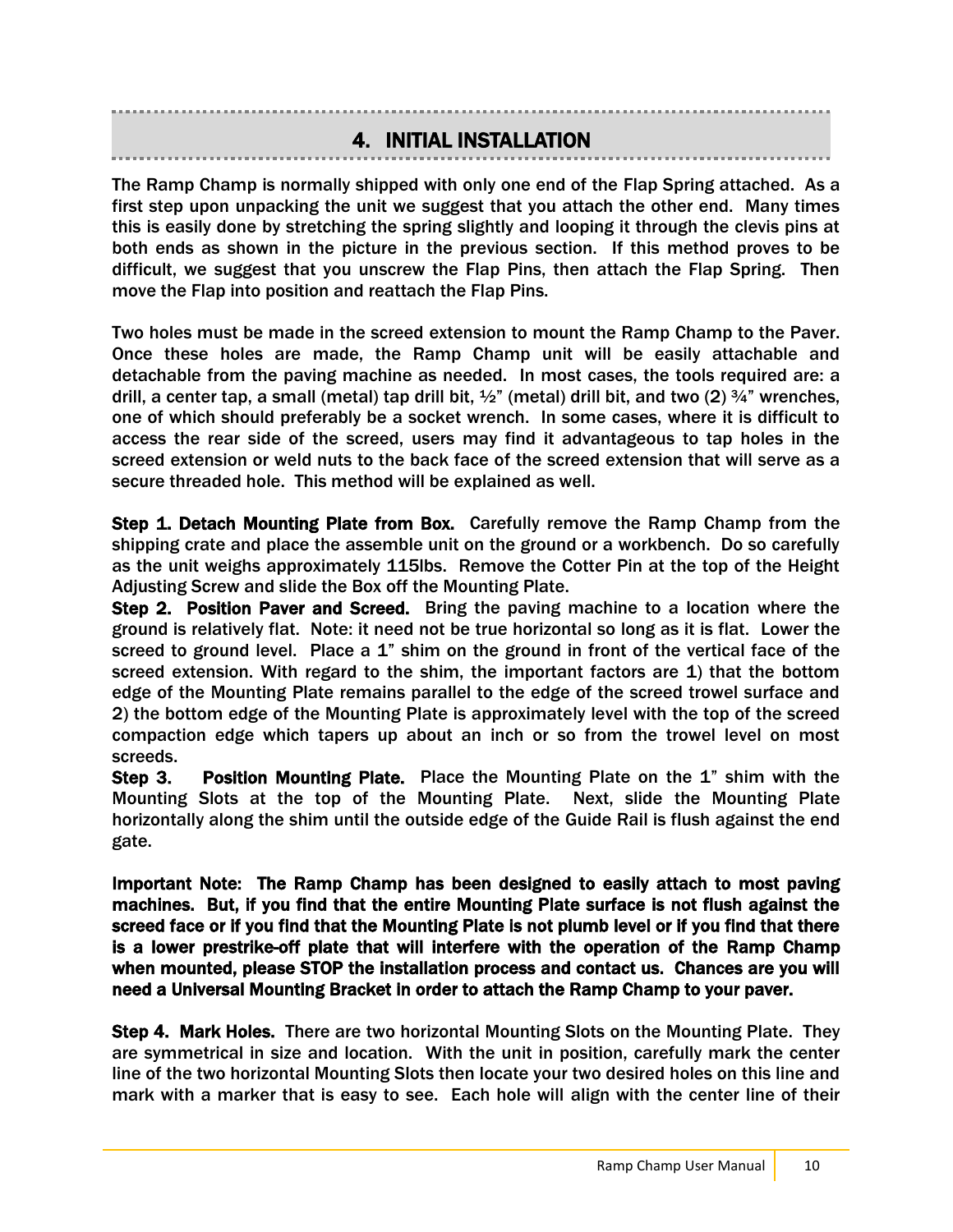respective slot. We have provided slots as opposed to holes so that you may orient the hole you are drilling slightly left or right should there be "obstacles" on the back side of the Screed extension you wish to avoid. It is best staying away from any obstacles as you may be needing to apply a wrench to a nut at the site whenever attaching or removing the Ramp Champ form the paving machine.



Step 5. Drilling Holes. It is important that the holes be drilled are very close to where they were marked. Failure to drill in the proper location will result in the Ramp Champ not being perpendicular to the screed forming surface which means that it may not be possible to achieve desired safety edge slope angles. In many cases the paving machine provides the operator easy access to the back side of the vertical screed extension face behind the Mounting Plate. In these cases we suggest simply drilling two holes as described in Step 5(a) below. In cases where the access is limited or difficult, we suggest following the procedure outlined in Step 5 (b).

Step 5 (a). Easy Access to Back of Screed Extension. Remove Mounting Plate from shim and set on the side. With a center punch or center tap, mark the center of the two holes to be drilled. Starting with a small pilot drill bit, drill a hole at each location. Next, drill two 1/2" holes – one for each of the two slots.

Step 5 (b). Difficult Access to Back of Screed Extension. Remove Mounting Plate from shim and set on the side. Remove and detach the vertical screed extension face from the paving machine and confirm that there are no "obstacles" immediately behind the marked holes where a nut will be welded on. If there is, move the mark either left or right along the line that will keep it centered in the horizontal Mounting Slots. With a center punch or center tap, mark the center of the two holes to be drilled. Starting with a small pilot drill bit, drill a hole at each location. Next, drill two  $\frac{1}{2}$ " holes – one for each of the two slots. Two nuts now need to be welded onto the back side of the screed extension. Be sure that each nut is aligned to the hole so that a  $\frac{1}{2}$ " bolt passing through the hole will be able to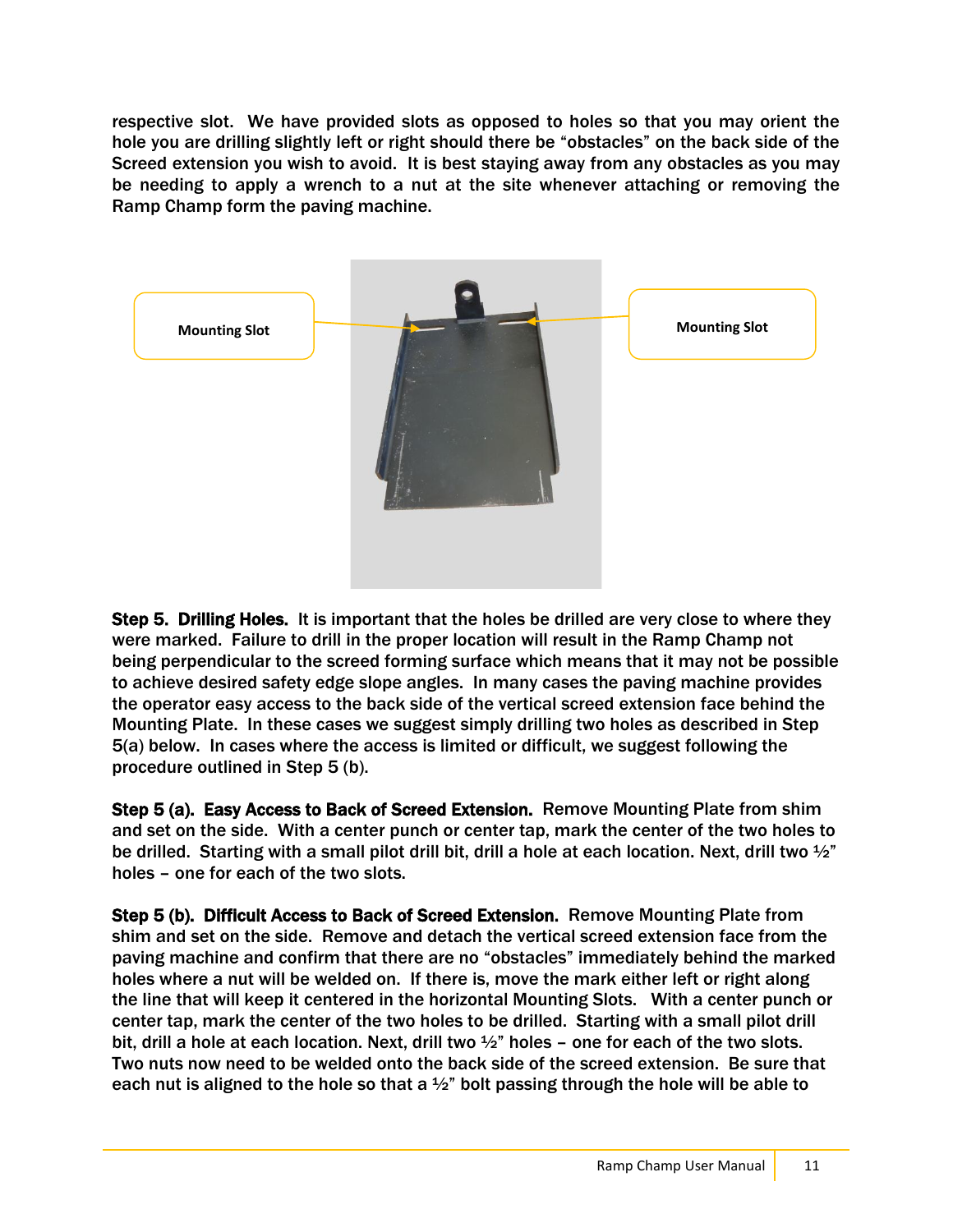thread into the nut. Reattach the vertical face of the screed extension to the paving machine. Please use only experienced personnel to install these features. Note: Some operators may wish tap holes directly in the vertical face instead of welding on two nuts. If you choose this method of tapping holes, please first make sure that the vertical face of the screed is sufficiently thick to accept such a tap for a  $\frac{1}{2}$  bolt.

Step 6. Attaching Ramp Champ to Paving Machine. On the ground or a work bench reattach the Box to the Mounting Plate by sliding the Height Adjusting Screw through the yoke and reinserting the Cotter Pin. Position the unit at the screed extension next to the end gate and insert a  $\frac{1}{2}$ " bolt and washer into each of the Mounting Slots and through the recently drilled  $\frac{1}{2}$ " holes. (You may wish to place the unit back on to the 1" shim during the process to make it easier, but it is not necessary). Next slide on a washer and lock washer over the protruding bolt, screw on nut and tighten using appropriate wrenches. The Mounting Plate should be square to the screed and against the end gate. In case where a nut was welded on to the back of the screed extension we recommend

sliding a lock washer and regular washer onto the bolt prior to sliding it through the Mounting Slot.

### 5. CREATING A SAFETY EDGE WITH THE RAMP CHAMP

### Setting up the Ramp Champ for Operation. The Ramp Champ is normally shipped with the Safety Edge Shoe attached to the Wedge and oriented for paving on the right side of the paving machine. This will create a safety edge on the road shoulder when paving in the direction of traffic. If the shoe is not attached, do so by holding the shoe in a vertical position and slipping all four flat head screws through the tapered holes in the shoe. Next, slip a lock washer on each of the protruding screws and then carefully move the shoe into position and thread screws into holes in the Wedge and tighten with an Allen wrench.

If you are interested creating a safety edge with the Ramp Champ on the other side of the paving machine, see section 7 Reversing the Ramp Champ.

If you intend to put down more than one lift or layer of asphalt, we suggest that you use the Ramp Champ only when applying the final lift. Once the paving machine is at the site and ready to begin paving, attach the Ramp Champ to the screed extension as described in Step 6 of Section 4 above. For a 30º slope angle (which is the factory setting of the Maximum Slope Set Screw, proceed as follows:

Step 1. Turn the Spring Compression Screw clockwise until the spring begins to exert a force on the Wedge. You will notice that it becomes more difficult to turn the Spring Compression Screw when pressure is being applied. Continue turning the screw so that it travels down approximately  $\frac{1}{2}$  to 1".

Step 2. With the screed set at the anticipated paving level and the paver ready to begin paving, lower the Shoe until its bottom edge makes contact with the shoulder. This is done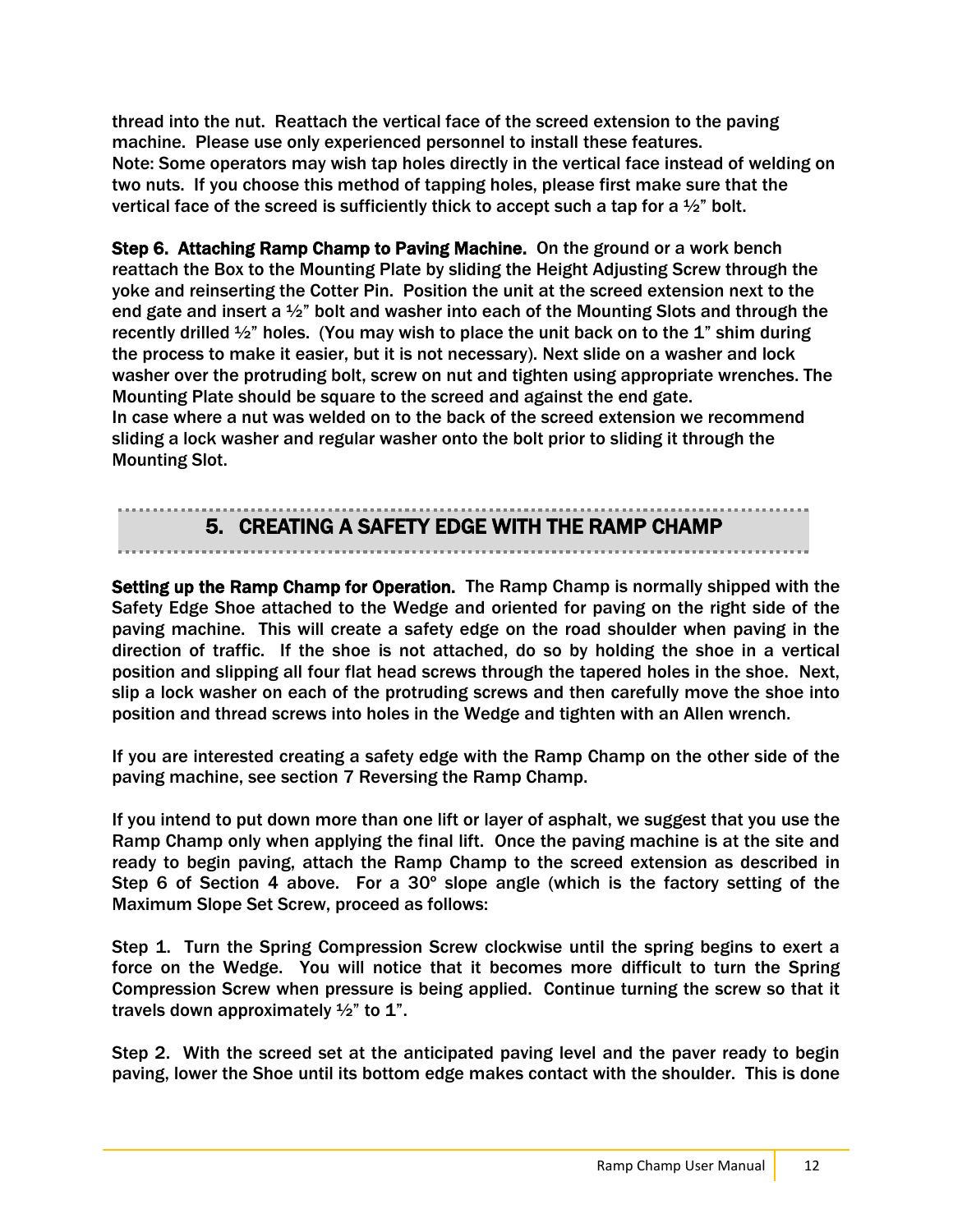by turning the Height Adjustment Screw counter clockwise. The entire Box, Wedge and Shoe will move vertically down.

Corrective Actions. The Ramp Champ is now set to create a tapered 30º safety edge as measured relative to the pavement surface. Should you find that the edge is less than a 30º slope it is most likely that the shoe needs greater radial compression force to apply against the asphalt or the shoulder elevation has risen relative to the initial height setting. These are easily fixed. If you believe the shoulder elevation has changed, simply turn the Height adjustment screw clockwise. This will raise the shoe vertically up and the radial force will return the shoe's safety edge slope to 30º. If you believe it is not an elevation issue try increasing the radial force by turning the Spring Compression Screw clockwise an additional ½" or so.

In some instances you may find that the slope is  $30^{\circ}$  but there is a "fall-off" at the outer most edge of the safety edge and that the compression of asphalt material does not appear very good at this edge. In this case, the shoe is probably set too high relative to the shoulder and needs to be lowered slightly by turning the Height Adjustment Screw counter clockwise.

At first these adjustments may seem a little tricky but in very short order you should find a setting that is producing a good edge and need very little attention as the paver is laying down asphalt.





Ramp Champ set at 30 $^{\circ}$  Ramp Champ set at 15 $^{\circ}$ 

Creating Safety Edge Slopes less than 30º. In some cases, say for example because of rolling patterns that tend to push out the asphalt thereby increasing the slope angle that was initially created by the shoe, the operator my wish to create a slightly flatter angle so that the final result will tie in with a 30º slope.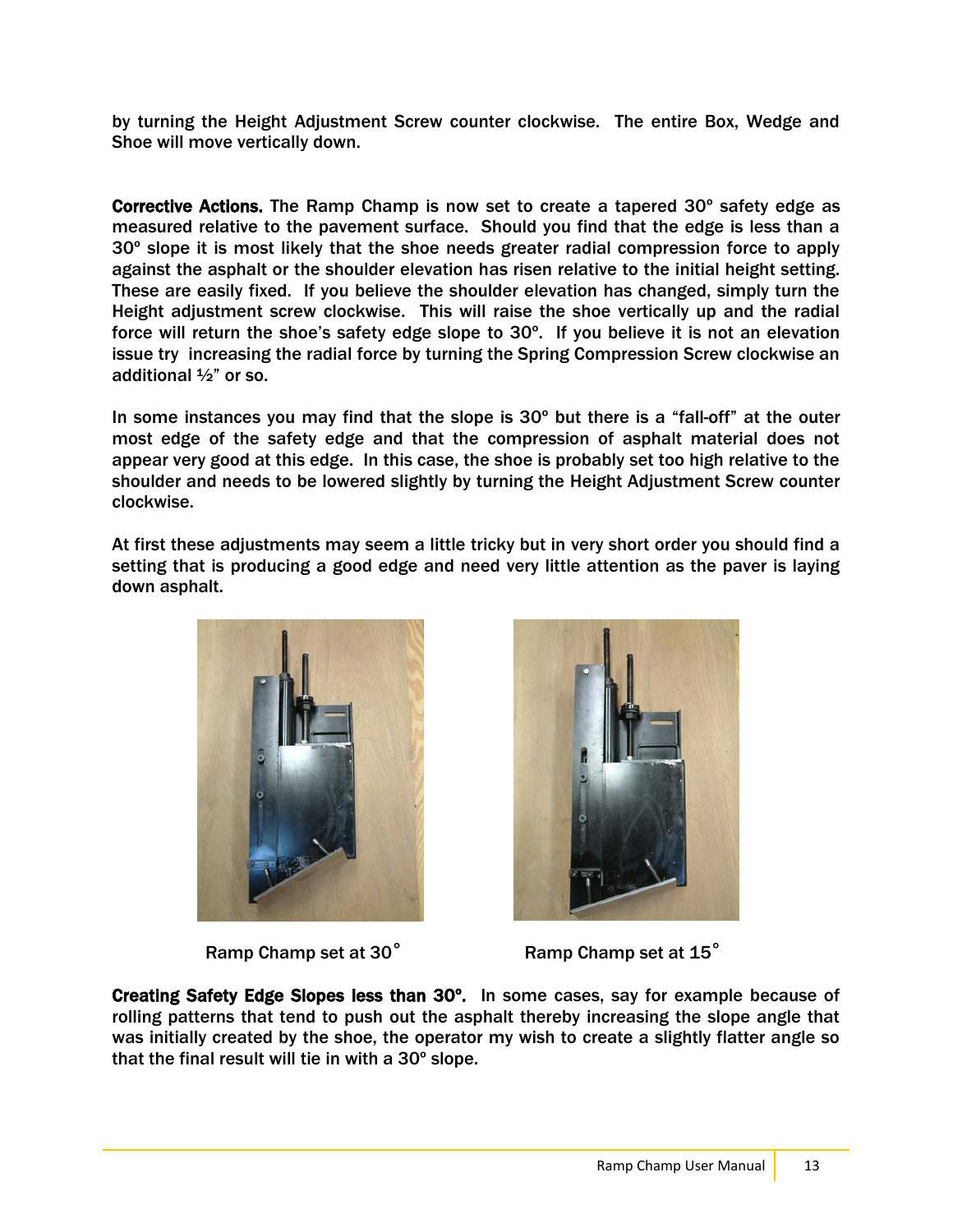One way to do this is to take off the Cover Plate and turn the Slope Set Screw clockwise until the desired maximum slope angle is reached. You will see that the wedge and/or shoe will not rotate down as far as the screw is tightened. For safety reasons, this action should never be done while the paving machine is being operated. The operator may wish to adjust the Slope Set Screw before the Ramp Champ is mounted on the paving machine because of the limited space involved. Once the maximum slope angle is set, follow steps 1 and 2 above.



A second way to adjust the slope angle can be easily accomplished in the field while paving. First release the radial pressure on the shoe by turning the Spring Compression Screw counter clockwise. Second, turn the height adjustment screw counter clockwise moving the Box down. This will force the shoe into the shoulder and flatten out the angle. Third, increase the radial pressure on the shoe by turning the Spring Compression Screw clockwise. This final step of increasing pressure will keep the shoe from forming an even flatter slope and help to create a compacted safety edge. Should you experience problems of "holding" the desired angle you want, it may be because the shoulder is not firm enough to support the pressure. In that case you may need to follow the directions of adjusting the Slope Set Screw above.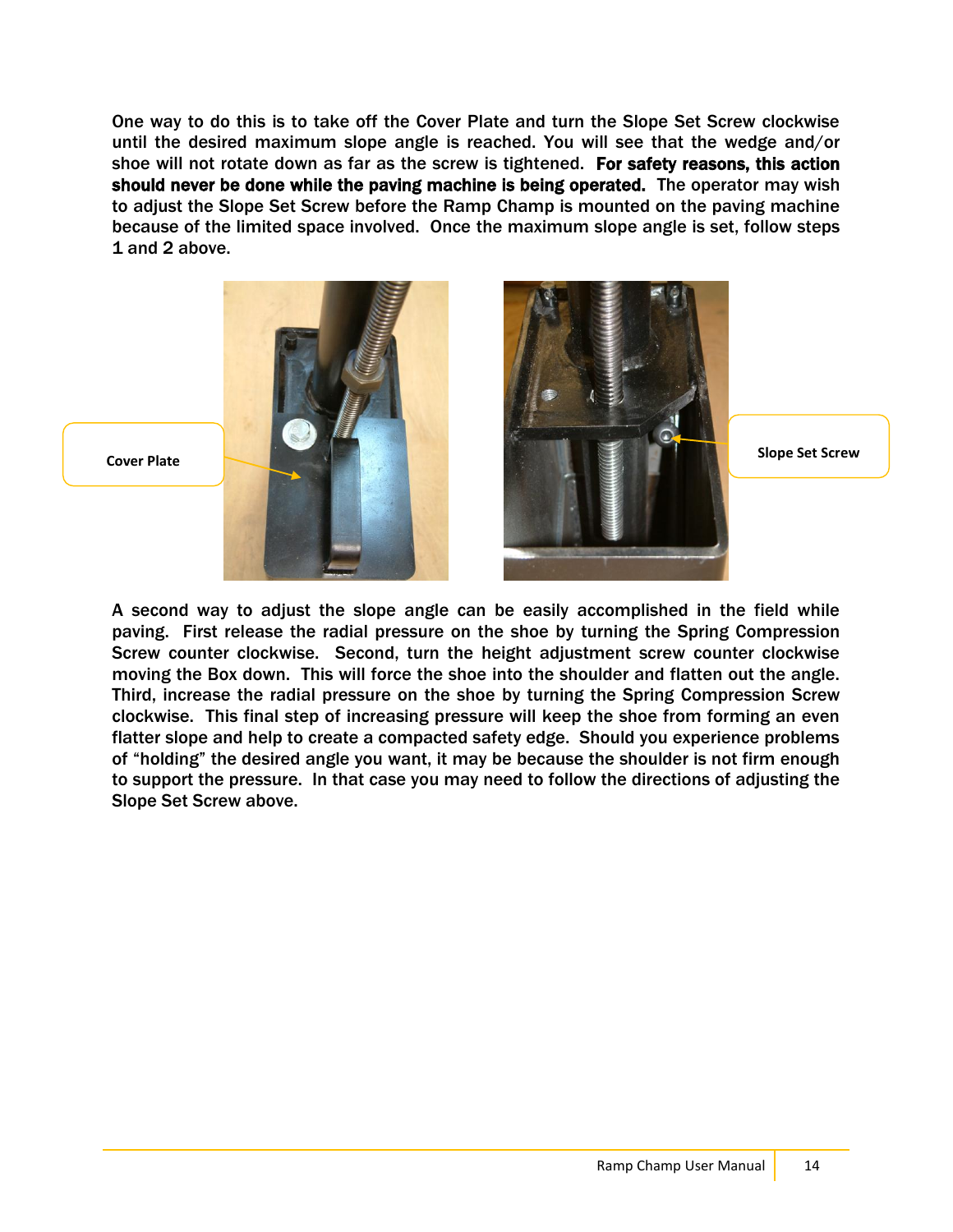

Measuring the results. We have calibrated the Flap with a series of notches that will provide a good estimate of the safety edge slope being created without having to constantly take measurements. When the top most edge is even with or just above the top of the Box, the angle is 30º. The second notch is set to correspond with 25º. Each additional notch represents a 5º differential.

### 6. CREATING A CENTER LANE JOINT WITH THE RAMP CHAMP

Setting up the Ramp Champ for Operation. If you purchased the Ramp Champ for use with a Center Lane Joint Shoe, it was most likely shipped from the factory with the Shoe attached to the Wedge and oriented for paving on the left side of the paving machine. This will create a joint on the left edge of the road when paving in the direction of traffic. If the shoe is not attached, you must first make sure the Ramp Champ is oriented to be attached to the desired side of the paving machine. The pictures below show a left side and a right side orientation. If your unit is oriented correctly, continue on with this section. If not, go to section 7 Reversing the Ramp Champ. Reverse the orientation and then continue on in this section.



Right side oriented Left side oriented

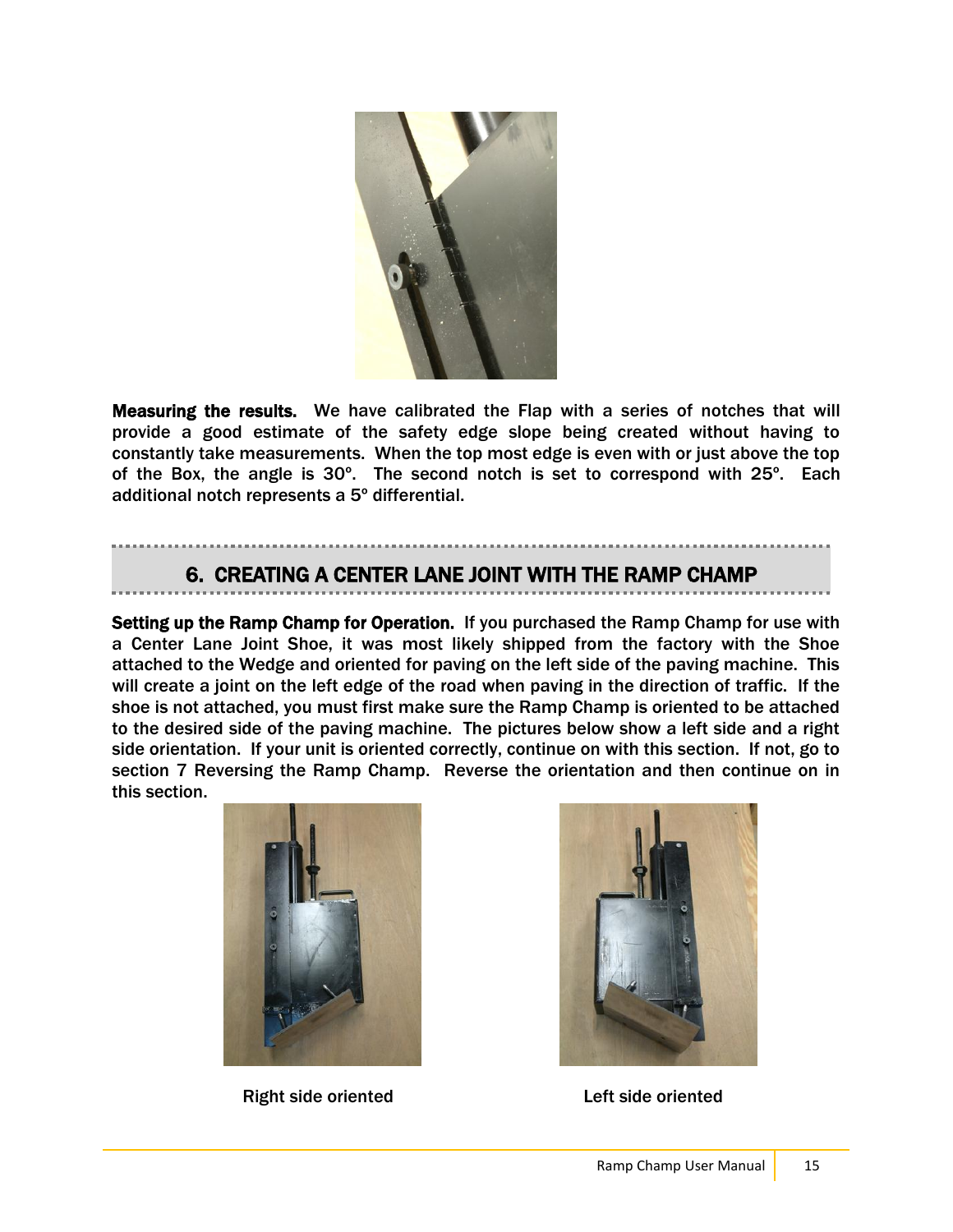Next, attach the Center Lane Joint Shoe by holding the shoe in a vertical position and slipping all four flat head screws through the tapered holes in the shoe. Then slip a lock washer on each of the protruding screws and carefully move the shoe into position and thread screws into holes in the Wedge and tighten with an Allen wrench. For a joint on the left hand side of the paving machine, the assembled Ramp Champ with Center Lane Joint Shoe is pictured below.



Note that the Center Lane Joint Shoe is not reversible! If you desire to make a center lane joint on the right side of the paving machine you will need to purchase a "right side Center Lane Joint Shoe." The remainder of the Ramp Champ is fully reversible.

If you intend to put down more than one lift or layer of asphalt in a timely succession, we suggest that you use the Ramp Champ only when applying the final lift. Once the paving machine is at the site and ready to begin paving, attach the Ramp Champ to the screed extension as described in Step 6 of Section 4 above. Then proceed as follows:

Step 1. Turn the Spring Compression Screw counter clockwise raising it until it stops (this is about 6" above the nut it threads in to).

Step 2. With the screed set at the anticipated paving level and the paver ready to begin paving, lower the Shoe until its bottom edge makes contact with the adjacent (to be paved later) lane. This is done by turning the Height Adjustment Screw counter clockwise. The entire Box, Wedge and Shoe will move vertically down.

Step 3. Continue turning the Height Adjustment Screw counter clockwise this will continue to move the Box down and in the process it will cause the shoe to rotate up or flatten out as it is "pushed" against the adjacent lane surface. Stop turning the Height Adjustment Screw when the Upper Vertical Notch is approximately  $\frac{1}{2}$  below the anticipated level of the new pavement surface.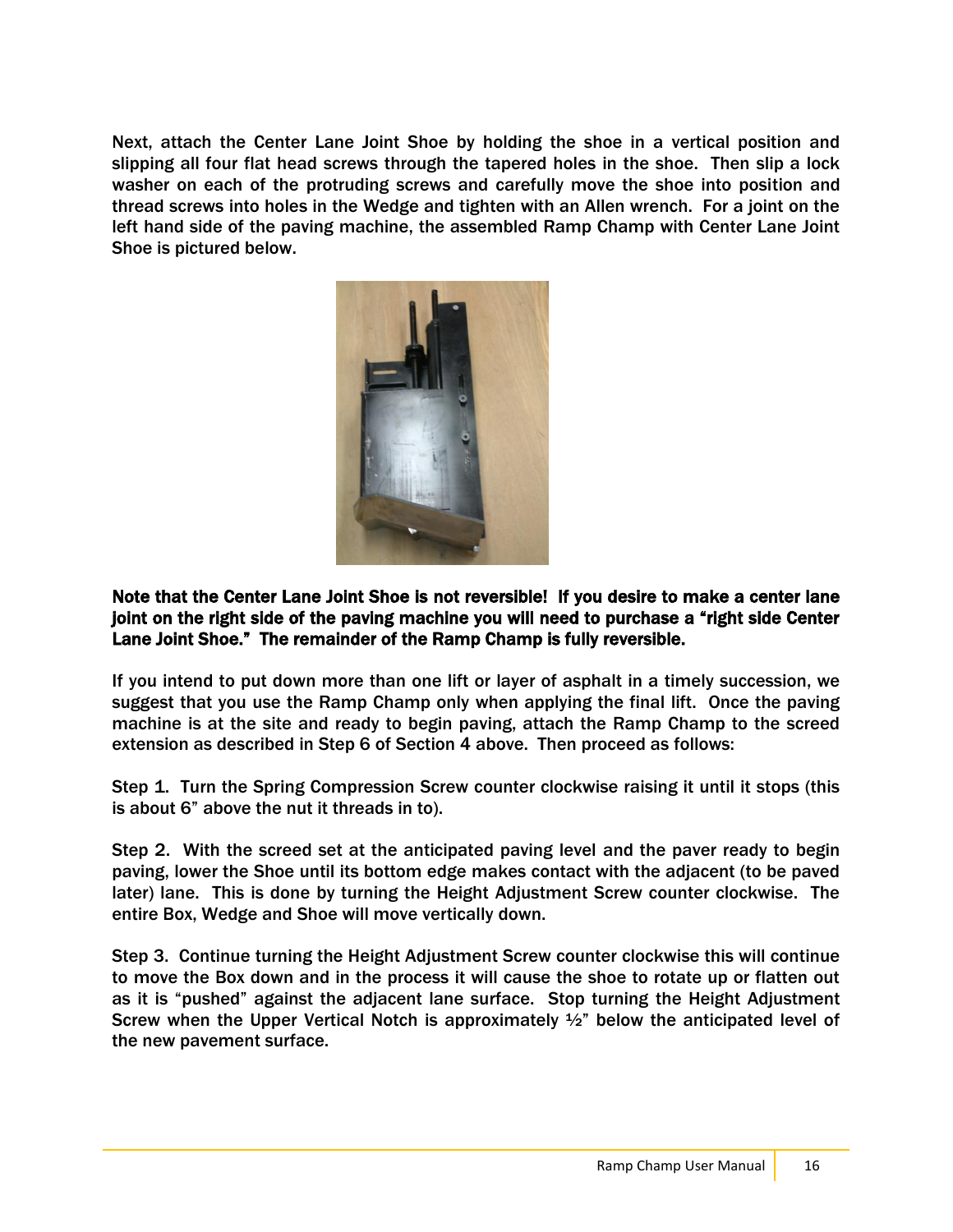

Step 4. Next, radial pressure is applied to the shoe so that it will not "float" or rotate up as paving begins. This is done by turning the Spring Compression Screw clockwise until it begins to exert a force on the Wedge. You will notice that it becomes more difficult to turn the Spring Compression Screw at this time. Continue turning the screw so that it travels down an additional  $\frac{1}{2}$ " to 1".

Step 5. Begin paving. If the joint profile does not look exactly like you want, follow the corrective actions below.

Corrective Actions. The Ramp Champ is now set to create a center lane joint that should safely let traffic traverse from the old to new pavement within approximately one to two hours (once the pavement has set). It should also be creating a joint profile as pictured above. Should you find that the Upper Vertical Notch is too deep or too shallow, adjust the joint profile by moving the Box up or down accordingly. This is done by first relieving the pressure on the Shoe by turning the Spring Compression Screw counter clockwise, second, turn the Height Adjustment Screw to raise or lower the unit and third, return the radial pressure to the shoe by turning the Spring Compression Screw clockwise as described in Step 4 above.

Our Center Lane Joint Shoe profile is designed to create a Lower Vertical Notch that is  $\frac{1}{2}$ " in depth. Should you find that you are creating a joint profile that has a Lower Vertical Notch greater than  $\frac{1}{2}$  you may wish to apply more radial pressure by turning the Spring Compression Screw clockwise. This action will also increase the asphalt compression and strength of the joint.

At first these adjustments may seem a little tricky but in very short order you should find a setting that is producing a good joint and needs very little attention as the paver is laying down asphalt.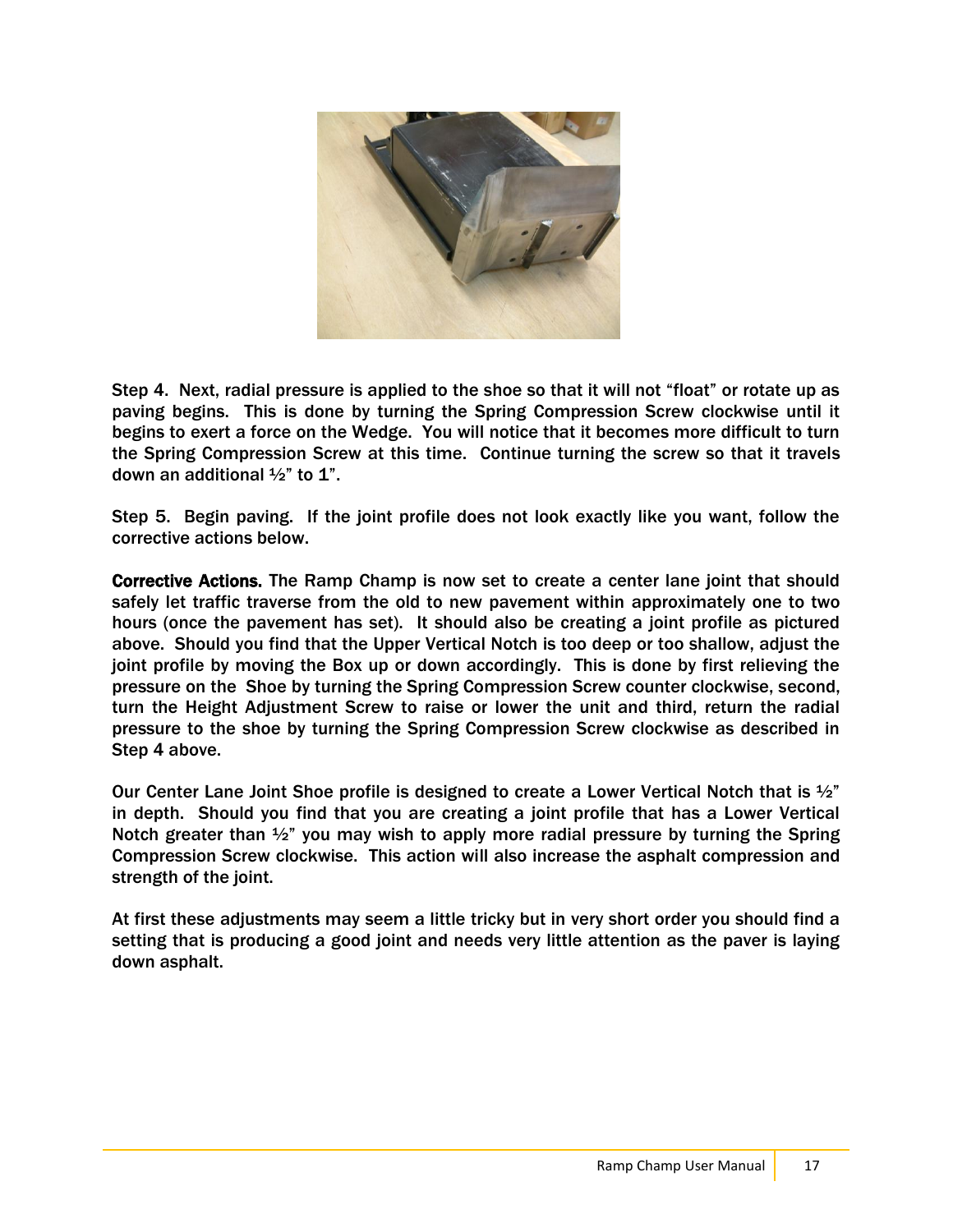### 7. REVERSING THE RAMP CHAMP

At times it will be advantageous to create either the tapered safety edge or the center lane on the opposite side of the paving machine. For safety edges this may occur when the operator is paving in the direction against traffic or when the safety edge is being created on the shoulder of the median of the road. In either case the Ramp Champ is reversible and can be used on either side of the paving machine. In order to switch sides proceed as follows:

Step 1. If the unit is currently attached to the paver, raise the Box until it is above the level of the screed trowel surface and unbolt it from the screed. Carefully move it to a safe place.

Step 2. Remove the shoe from the Wedge being careful not to lose the lock washers.

Step 3. Remove the Flap from the Box by disconnecting the Flap Spring and unscrewing the Flap Pins.

Step 4. Remove the Cotter Pin on the Height Adjusting Screw and slide the Box off the Mounting Plate.

Step 5. Rotate the Box 180º (i.e. flip it over) and slide it back onto the Mounting Plate and attach the cotter pin.

Step 6. Attach the Safety Shoe by rotating it 180º. The shoe is attached by holding it in a vertical position and slipping all four flat head screws through the tapered holes in the shoe. Next, slip a lock washer on each of the protruding screws and then carefully move the shoe into position and thread screws into holes in the Wedge and tighten with an Allen wrench. Note: the same safety Shoe can be used on either side of the paving machine by simply rotating it 180º. This is not the case with the Center Lane Joint Shoe. These shoes have a left and right orientation and the appropriate shoe must be purchased and used on each side.

Step 7. Reversing the Flap by first reversing the position of the Flap Bar. This is done by unscrewing the two screws that hold the Flap Bar in place, flipping the Flap over, and then re-attaching the Flap Bar on the opposite side of the Flap.

Step 8. Attach the Flap by securing it in place using the two Flap Pins that had been removed. You will see that there are two holes for the Flap Pins facing up (away from the Mounting Plate) on the side of the Box that will now be closest to the end gate. Next, attach the Flap Spring. If this proves to be difficult, we suggest that you unscrew the Flap Pins, then attach the Flap Spring. Then move the Flap into position and reattach the Flap Pins.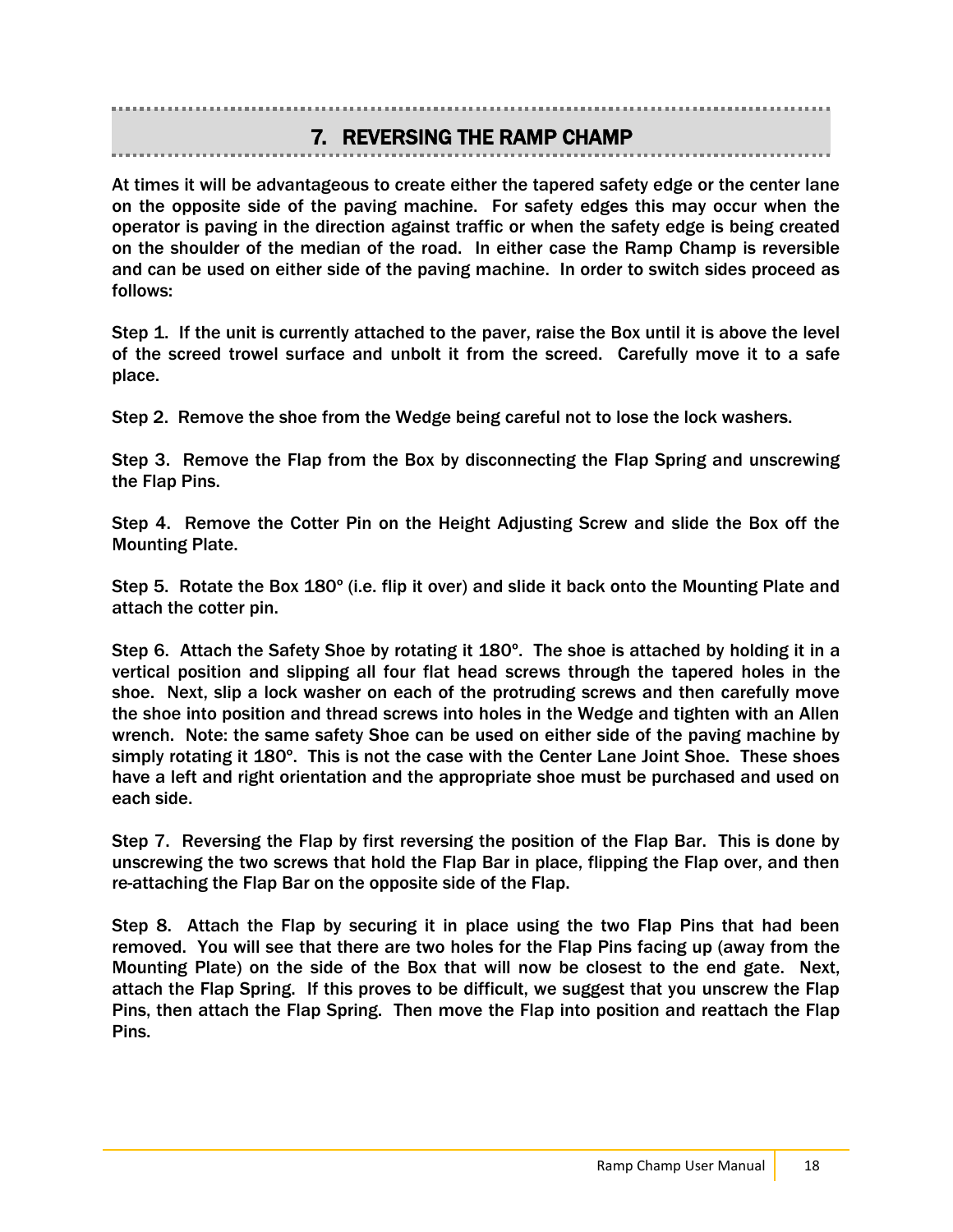Step 9. The Ramp Champ is now ready to attach to the other side of the paving machine. If mounting holes are already in place, simply bolt on. If not, follow the mounting and installation instructions in section 3.



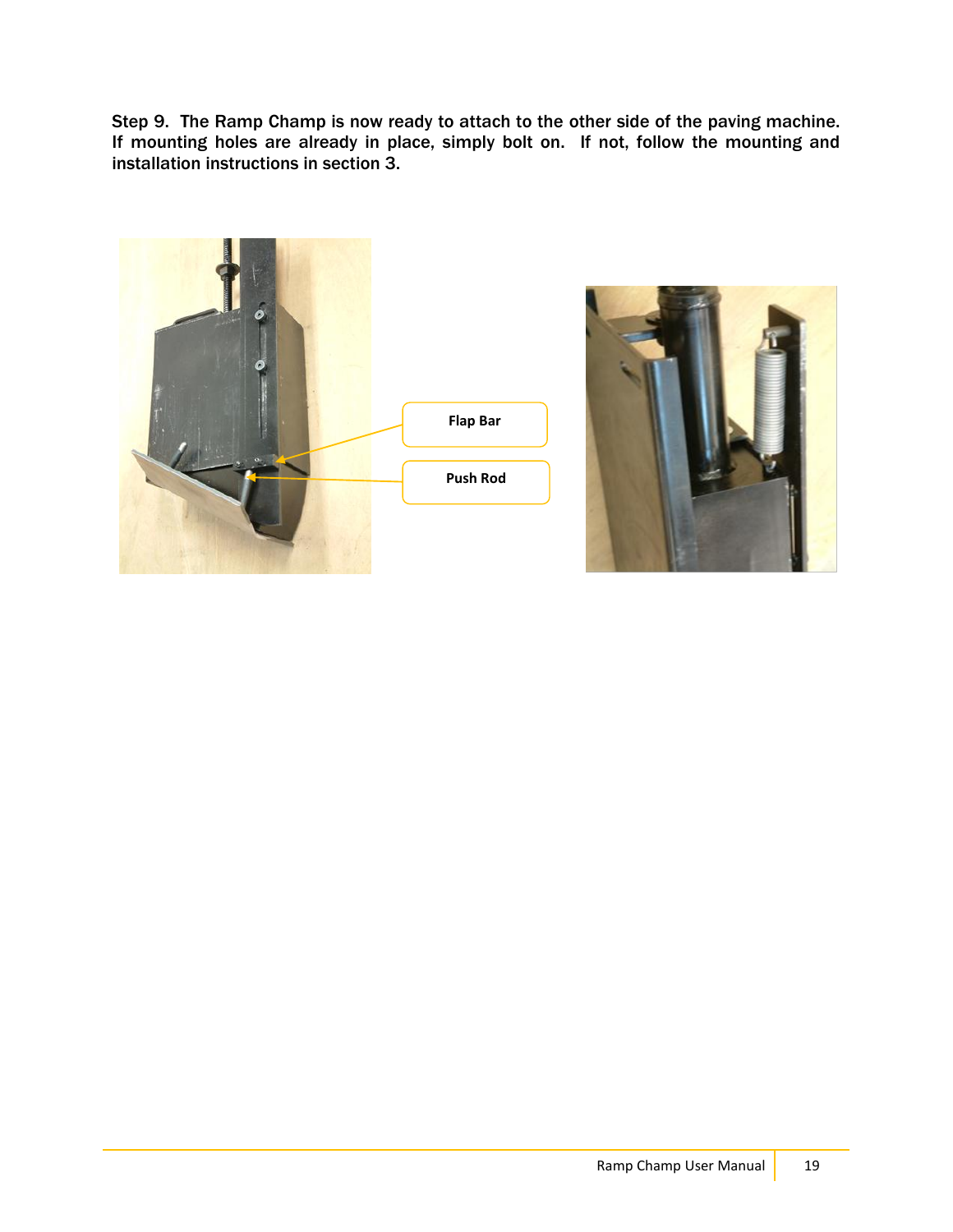Í

í

Lane Width. The width of the tapered safety edge is not to be included in the total measurement of the desired lane width. The end gate needs to be extended beyond the desired lane width by an amount equal to the width of the tapered edge. Fully extended the Ramp Champ creates a 30º tapered edge that is approximately 8" wide.

Rolling Patterns. It is recommended that the first rolling pass on the freshly laid road be made with the roller drum 8" to 12" away from the tapered edge of the lane. This will help to ensure that the tapered edge will not "roll up" or push out due to outward pressure from the roller. The roller should be driven straight up to the back of the paver and reversed without turning the roller so as to keep constant distance from the edge.

Rolling the edge. Attempting to roll the tapered edge is likely result in damage or distortion of the edge. It is not necessary to roll the edge as the Ramp Champ's patent pending radial compaction pressure creates a very strong and viable edge.

WARNING! DO NOT DRAW THE SCREED EXTENSION TOO CLOSE TO THE MAIN SCREED. During paving, the Ramp Champ could be exposed to contact with the cross feed auger and auger shaft in some models of paving machines when the screed extension is drawn in too close to the main screed. Please check if this is the case with your machine. Severe damage can occur to both the cross feed auger and the Ramp Champ if they come in contact.

WARNING! RAISE THE BOX TO ITS UPPER MOST POSITION BEFORE MOVING OR TRANSPORTING THE PAVER. When paving is completed in a given direction and the paver is to be moved to a new position, the Ramp Champ should be raised to its uppermost position.

Keeping the End Gate in Proper Position. In order for the Ramp Champ to work properly, the end gate should be riding directly on the surface of the shoulder being paved at all times. Most end gates have a tension rod or compression spring mechanism which can be adjusted to keep enough downward pressure on the end gate so that it does not lift up during paving. If the end gate lifts off the shoulder for any reason, asphalt may flow out the side of the paver and not provide enough asphalt to the Ramp Champ to achieve proper consolidation.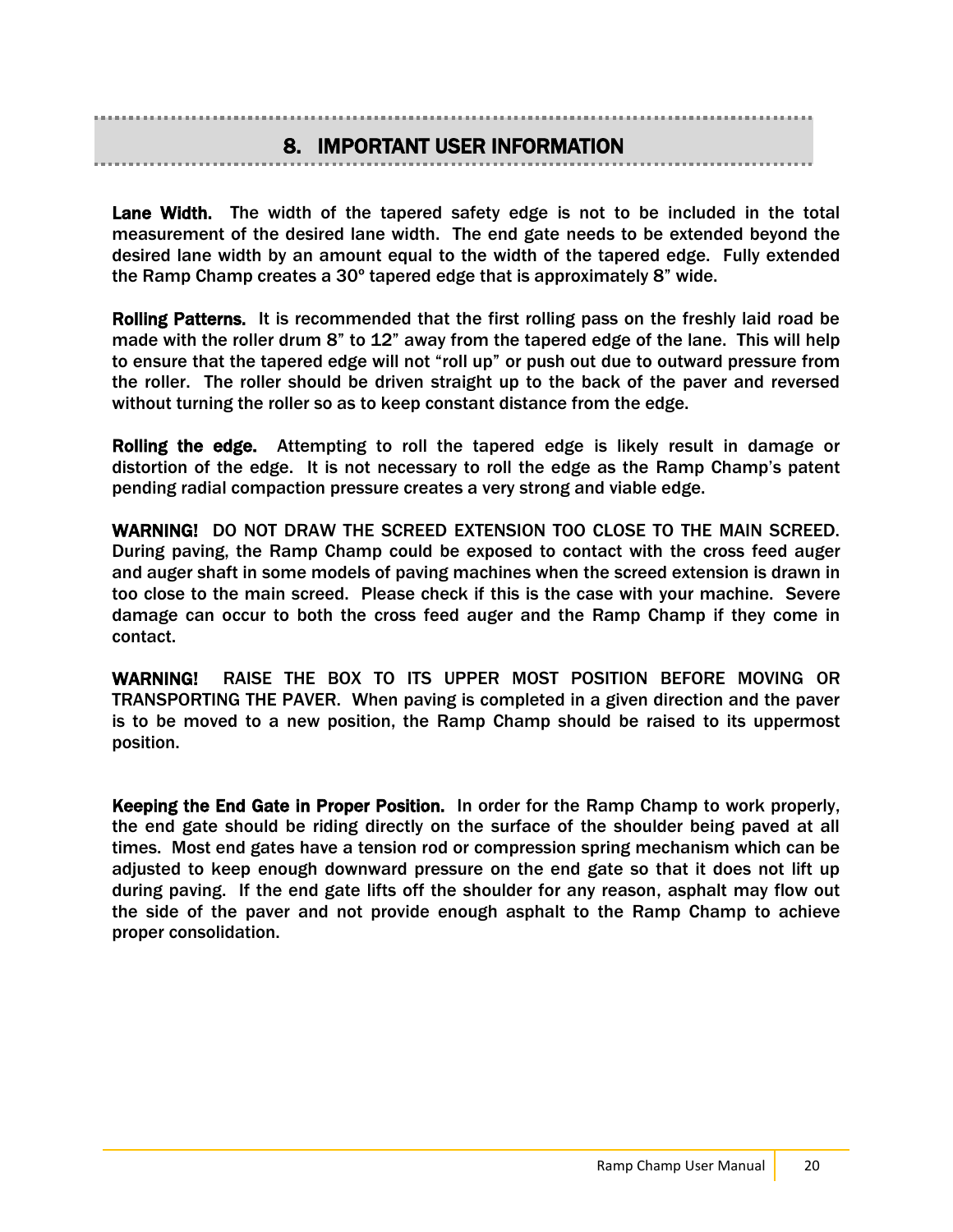### Ï 9. TROUBLE SHOOTING

### No visible angle has been produced or the angle doesn't reach the road shoulder

Check if the Shoe has been lowered to the appropriate position (See Section 5. CREATING A SAFETY EDGE WITH THE RAMP CHAMP) If not, turn the Height Adjusting Screw counterclockwise until the Shoe reaches the shoulder of the road while the screed is resting on the new pavement.

### The angle of the paved surface is tearing

This may be due to the temperature of the mix; mixes that are too cool may cause the material to tear. The composition of the mix may be at fault as well; mixes that are too dry may cause tears in the surface.

### The angle appears to be too steep

The Ramp Champ is designed to create at most a 30º slope. First make sure the angle is being measured relative to the road's surface, not true horizontal. Be sure that the correct rolling patterns have been used (See Section 5.2, "Rolling Patterns"). Check the unit and make sure it is flush against the end gate and square to the screed forming surface. Check the Box and be sure it is nestled between the Guide Rails.

### The tapered safety edge seems to lack structural integrity and is breaking up

The underlying shoulder and ground beneath the safety edge being formed must be firm and compacted prior to paving. Failing to do this may result in an inability to form a quality edge either during the paving process, and/or after the road is completed as the surrounding shoulder "settles."

### The devise is cutting through the shoulder instead of moving with the terrain

If the shoulder is not too soft, this may occur when the Spring Compression Screw is too tight and creating too much radial force or when the Shoe is too low and the Height Adjustment Screw need to be turned clockwise to raise the Shoe.

### The Height Adjusting Screw will no longer turn counterclockwise

Our unit is designed with both upper and lower limit stops. In its highest position, the Shoe will be even with or just above the lower edge of the Mounting Plate. The lower stop allows the top edge of the Shoe to reach a position approximately 2″ lower than the bottom edge of the Mounting Plate. The unit is designed in this way in order to maintain is operating performance.

### The Screws are stuck or seems too difficult to turn

First clean off all threads using your normal asphalt cleaning process. If the difficulty still exists, the screw may have been damaged or bent and may need to be replaced. We believe this is not likely to happen although, should it occur we will be able to supply you with replacement parts. Replacing the Height Adjusting Screw is not difficult. The Spring Compression Screw will need to be repaired at the factory.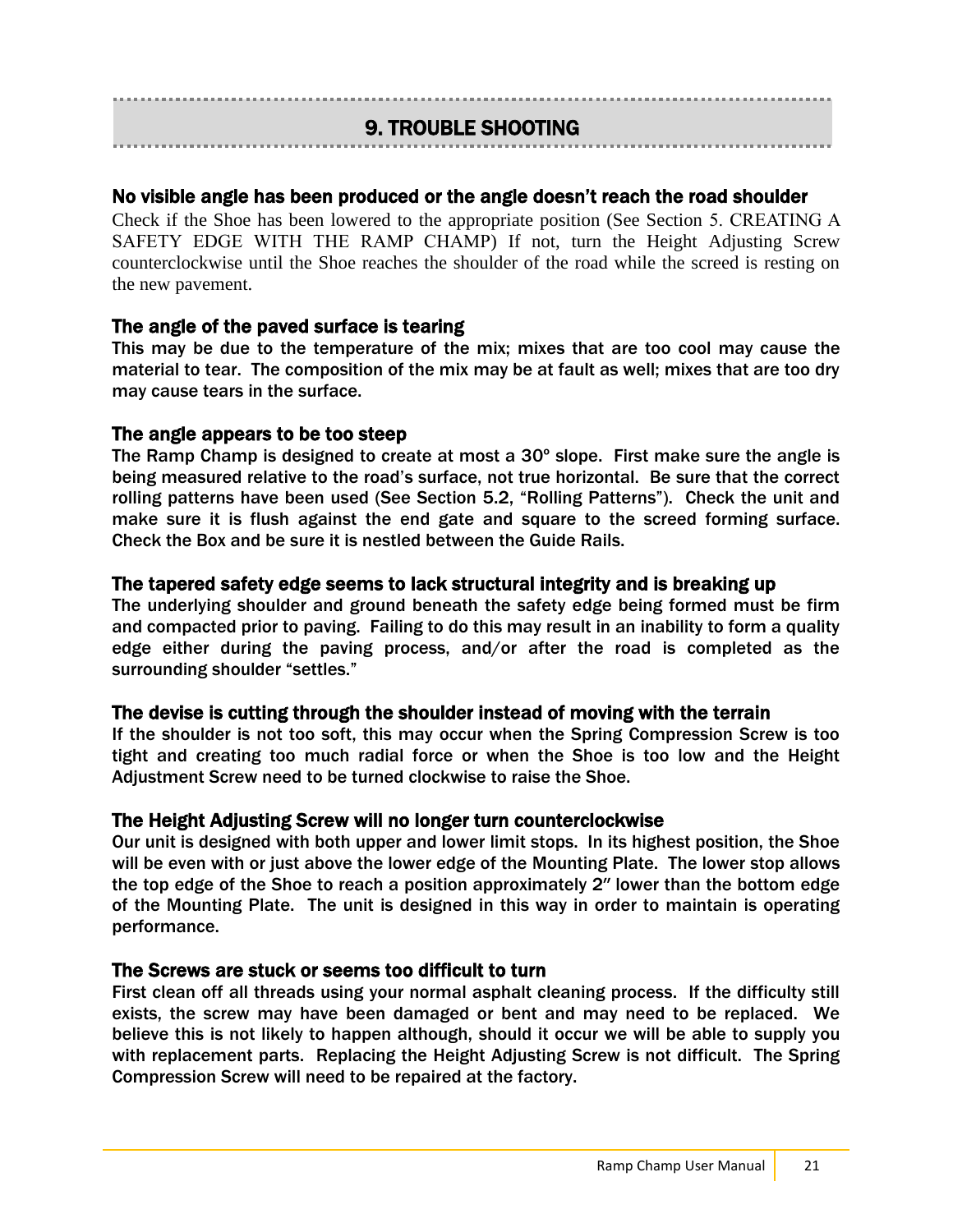### Asphalt is accumulating on the shoulder next to the edge or joint being created.

This can be due to the end gate not being sufficiently low enough or the Flap not being adjusted correctly. First check the end gate settings. If this is okay, the Flap may need to be lowered. This can be done by grinding down or cutting off a portion of the "push rod" that extends from the Shoe and makes contact with the Flap Bar.

For assistance during preparation, installation and use of the Ramp Champ

- call Technical Support at 1-814-422-3343 (EDGE) or
- e-mail us at [sales@advantedgepaving.com](mailto:sales@advantedgepaving.com)

10. MAINTENANCE

We suggest that you care for your Ramp Champ in a manner similar to all other paving machine accessories. The unit should be cleaned daily after use with your usual asphalt cleaning solutions. We recommend those that are environmentally safe. Additionally, the Ramp Champ should be stored in a dry location. Constant exposure to rain and weather conditions may affect its performance.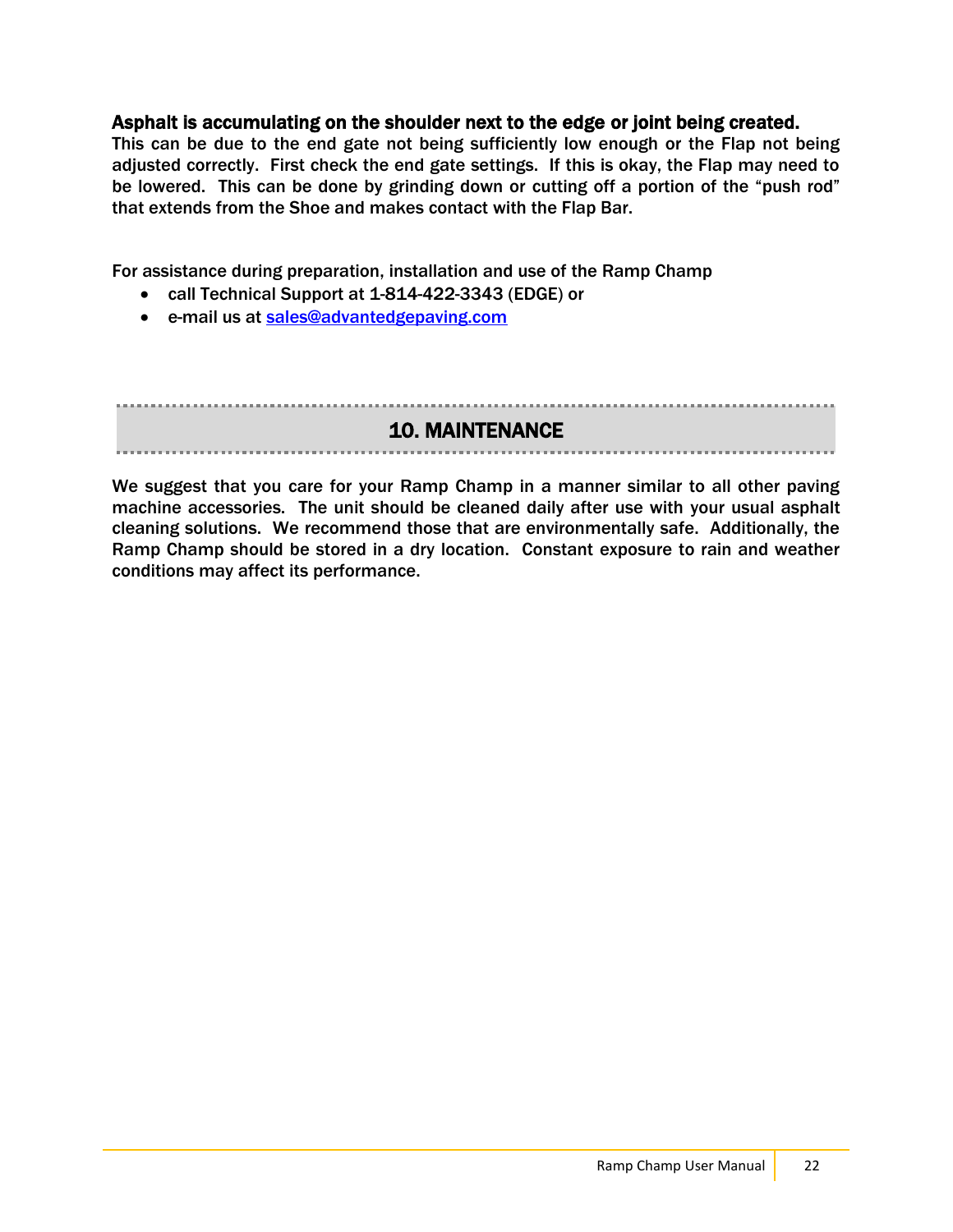## 11. WARRANTY

EXPRESS LIMITED WARRANTY. Advant-Edge Paving Equipment, LLC warrants to the original purchaser only (Buyer) and subject to the limitations, terms and conditions and exclusions set forth herein: the Ramp Champ unit(s) are warranted only against failure due to defective material or workmanship for the period of one (1) year from the date of delivery.

THIS WARRANTY IS IN LIEU OF ALL OTHER WARRANTIES, WHETHER EXPRESS, IMPLIED OR STATUTORY, AND ALL OTHER LIABILITIES (CONTRACT, TORT OR OTHERWISE, INCLUDING NEGLIGENCE) AND ADVANT-EDGE PAVING EQUIPMENT, LLC MAKES NO WARRANTY OF MERCHANTABILITY OR OF FITNESS FOR ANY PARTICULAR PURPOSE. THIS WARRANTY WILL AUTOMATICALLY TERMINATE AND BECOME VOID UPON THE SALE, TRANSFER OR CONVEYANCE OF THE RAMP CHAMP UNIT(S) OR MACHINE, MACHINE ATTACHMENT OR PROPERTY ON WHICH THE RAMP CHAMP UNIT(S) ARE INSTALLED AND OPERATED.

ADVANT-EDGE PAVING EQUIPMENT, LLC DOES NOT MAKE ANY WARRANTY OR ASSUME ANY OBLIGATION WITH RESPECT TO THE VALIDITY OF ANY PATENTS, DESIGNS, COPYRIGHTS OR TRADEMARKS WHICH MAY COVER SUCH RAMP CHAMP UNIT. THE CONDITIONING OF LIABILITY, RIGHTS, OBLIGATIONS AND REMEDIES OF THE BUYER RELATING TO CLAIMS ARISING FROM A DEFECTIVE RAMP CHAMP UNIT(S) SHALL BE GOVERNED EXCLUSIVELY BY THE TERMS OF THIS SECTION 11 HEREOF.

This EXPRESSED LIMITED WARRANTY does NOT apply where there has failure of the Ramp Champ unit(s) due to improper use; breakage not due to defect, including, but not limited to, natural forces and/or acts of God; failure on account of faulty or improper installation or handling; where repairs or modifications have been made or attempted by others; or failure on account of installation in or on a product of faulty design or construction. As an example, this EXPRESS LIMITED WARRANTY will NOT apply if an object of any kind is attached to Ramp Champ unit without the prior written consent of Advant-Edge Paving Equipment, LLC. Sales representatives of Advant-Edge Paving Equipment, LLC are not authorized to make warranties about the Ramp Champ unit. Advant-Edge Paving Equipment, LLC sales representatives' ORAL STATEMENTS DO NOT CONSTITUTE WARRANTIES, shall not be relied upon by Buyer, and are not part of the contract for sale.

If Buyer believes it has purchased a defective Ramp Champ unit(s) as described above, Buyer must notify Advant-Edge Paving Equipment, LLC immediately in writing why Buyer believes the Ramp Champ unit(s) are defective. Advant-Edge Paving Equipment, LLC may then request the Buyer to return the allegedly defective Ramp Champ unit(s) to Advant-Edge Paving Equipment, LLC; have an Advant-Edge Paving Equipment, LLC representative inspect the unit(s) at the job site, as installed, or at Advant-Edge Paving Equipment, LLC's address; and/or rely upon the information Buyer has provided to determine whether the unit(s) are defective as described above. If any unit(s) are proven to be defective as